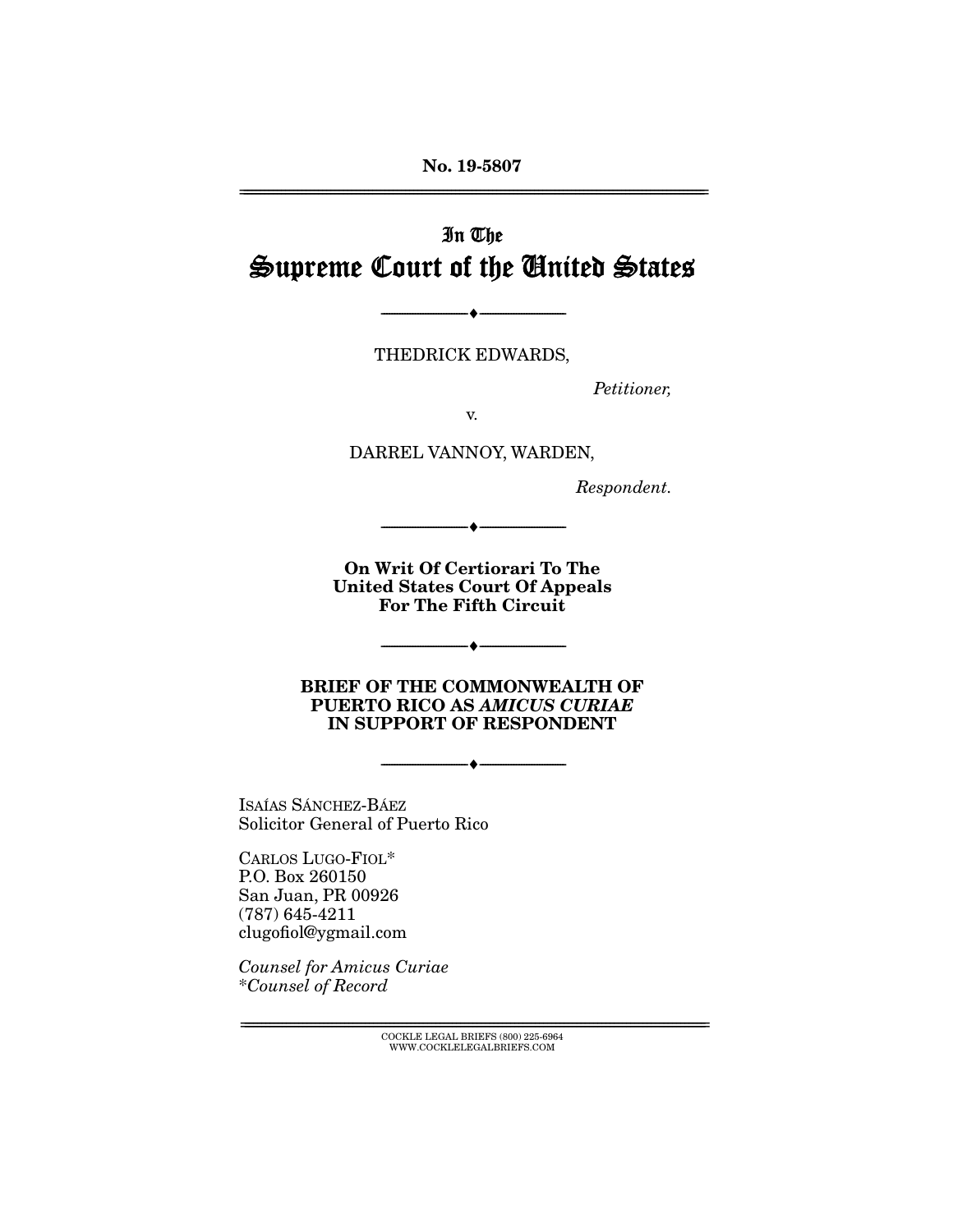# **QUESTION PRESENTED**

 Whether this Court's decision in Ramos v. Louisiana, 590 U.S. \_\_\_, 140 S. Ct. 1390 (2020), applies retroactively to cases on federal collateral review.

i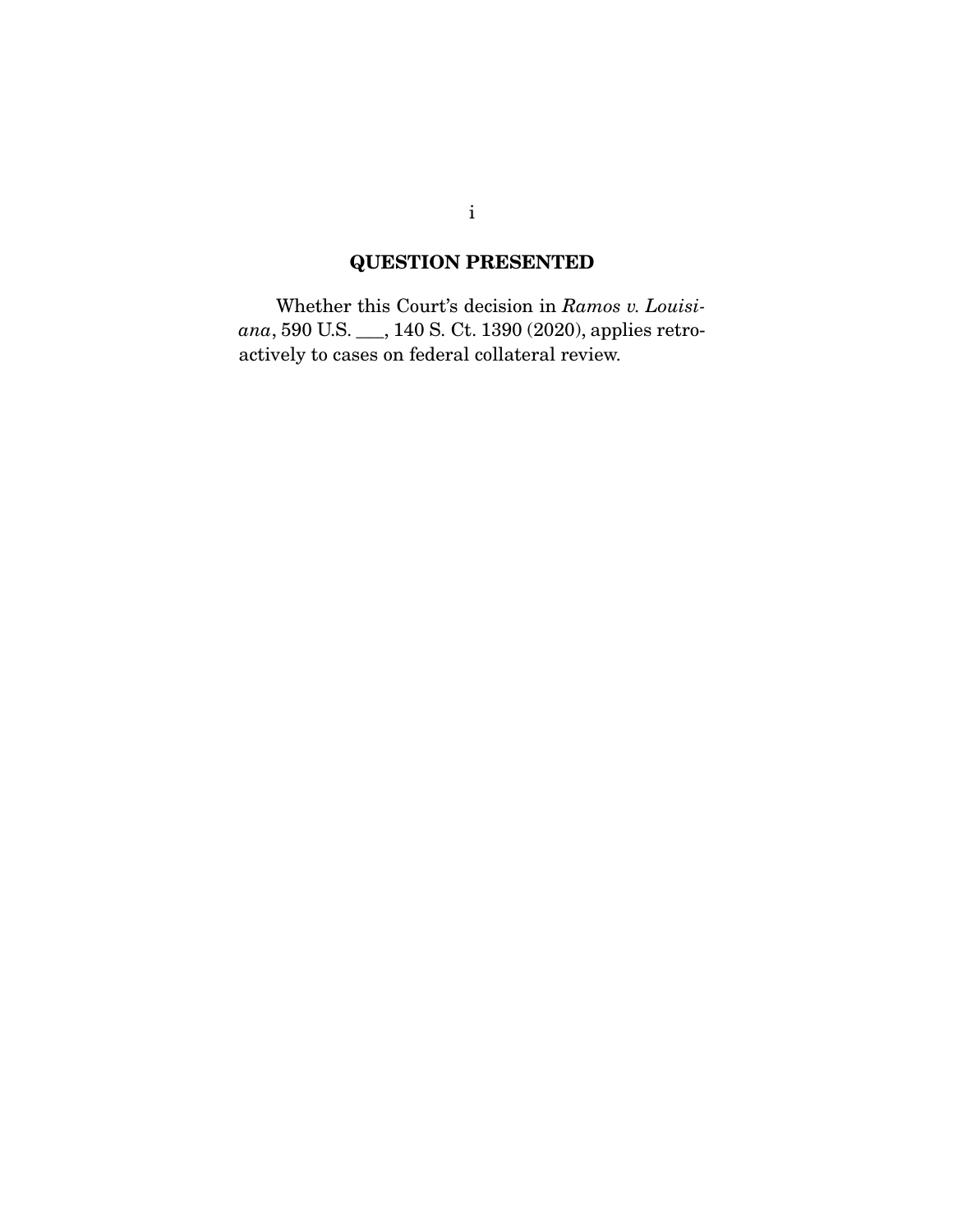## TABLE OF CONTENTS

|                                                                                                                                                                                          | r unv          |
|------------------------------------------------------------------------------------------------------------------------------------------------------------------------------------------|----------------|
|                                                                                                                                                                                          | $\mathbf{i}$   |
|                                                                                                                                                                                          | ii             |
|                                                                                                                                                                                          | iv             |
| INTEREST OF THE AMICUS CURIAE                                                                                                                                                            | 1              |
| SUMMARY OF THE ARGUMENT                                                                                                                                                                  | $\overline{2}$ |
|                                                                                                                                                                                          | 3              |
| The Commonwealth of Puerto Rico shares<br>L.<br>the same reliance interests of the states of<br>Louisiana and Oregon in the finality of its                                              | 3              |
| The holding of this Court in Ramos estab-<br>П.<br>lished a new rule of criminal procedure and<br>therefore does not have retroactive effect on<br>criminal cases in collateral review   | 8              |
| The rule established in Ramos is neither a<br>HI.<br>substantive rule nor a "watershed" proce-<br>dural rule, and is therefore not retroactive<br>to criminal cases on collateral review | 11             |
| IV.<br>The reliance interests of the Common-<br>wealth of Puerto Rico favor a decision that<br>the rule established in Ramos is not retro-<br>active to cases on collateral review       | 18             |
|                                                                                                                                                                                          | 21             |
|                                                                                                                                                                                          |                |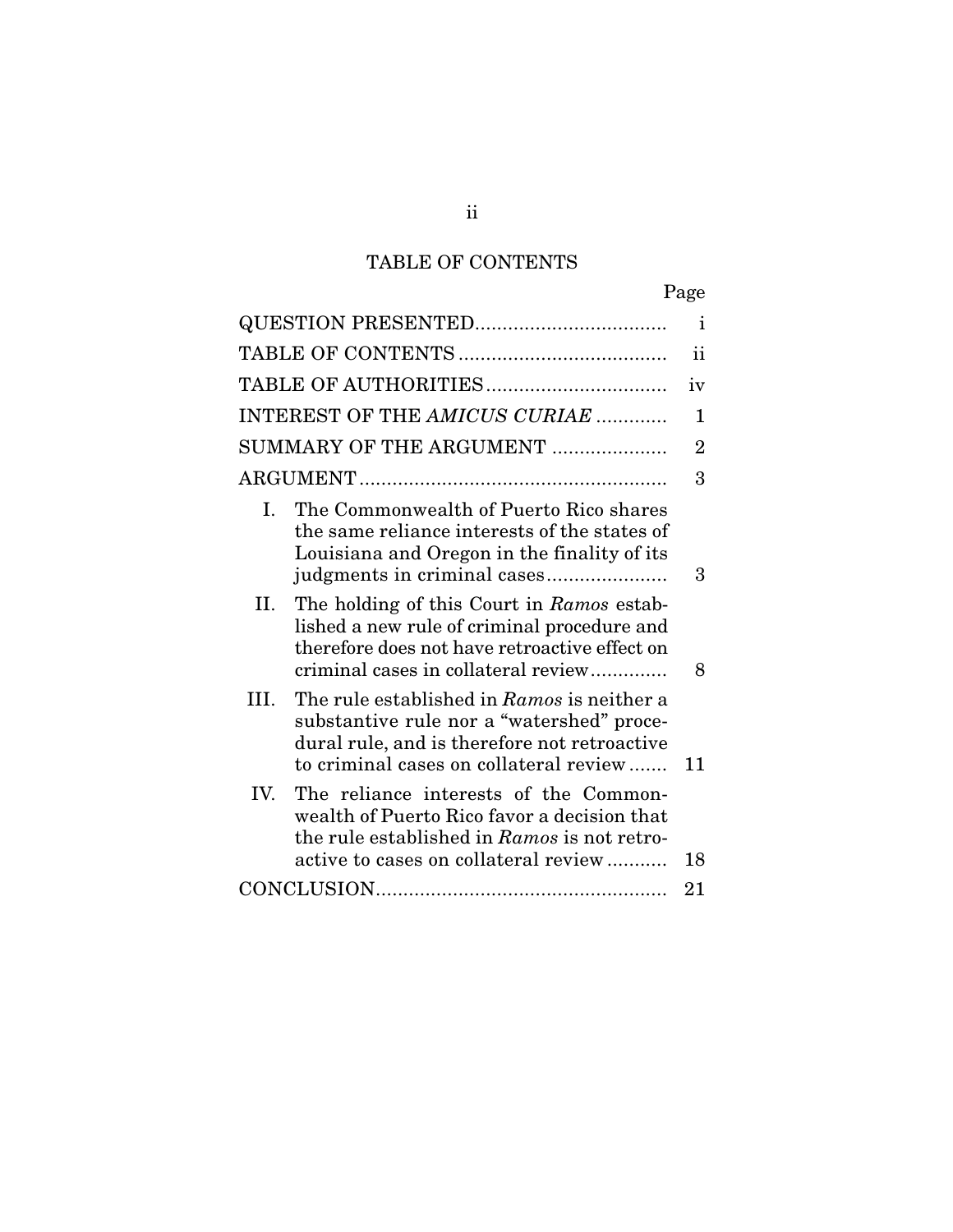#### TABLE OF CONTENTS – Continued

Page

APPENDIX<br>Opinion of the Supreme Court of Puerto Rico, Puerto Rico v. Torres Rivera (May 8, 2020) ..... App. 1

Puerto Rico v. Torres Rivera (May 8, 2020)..... App. 23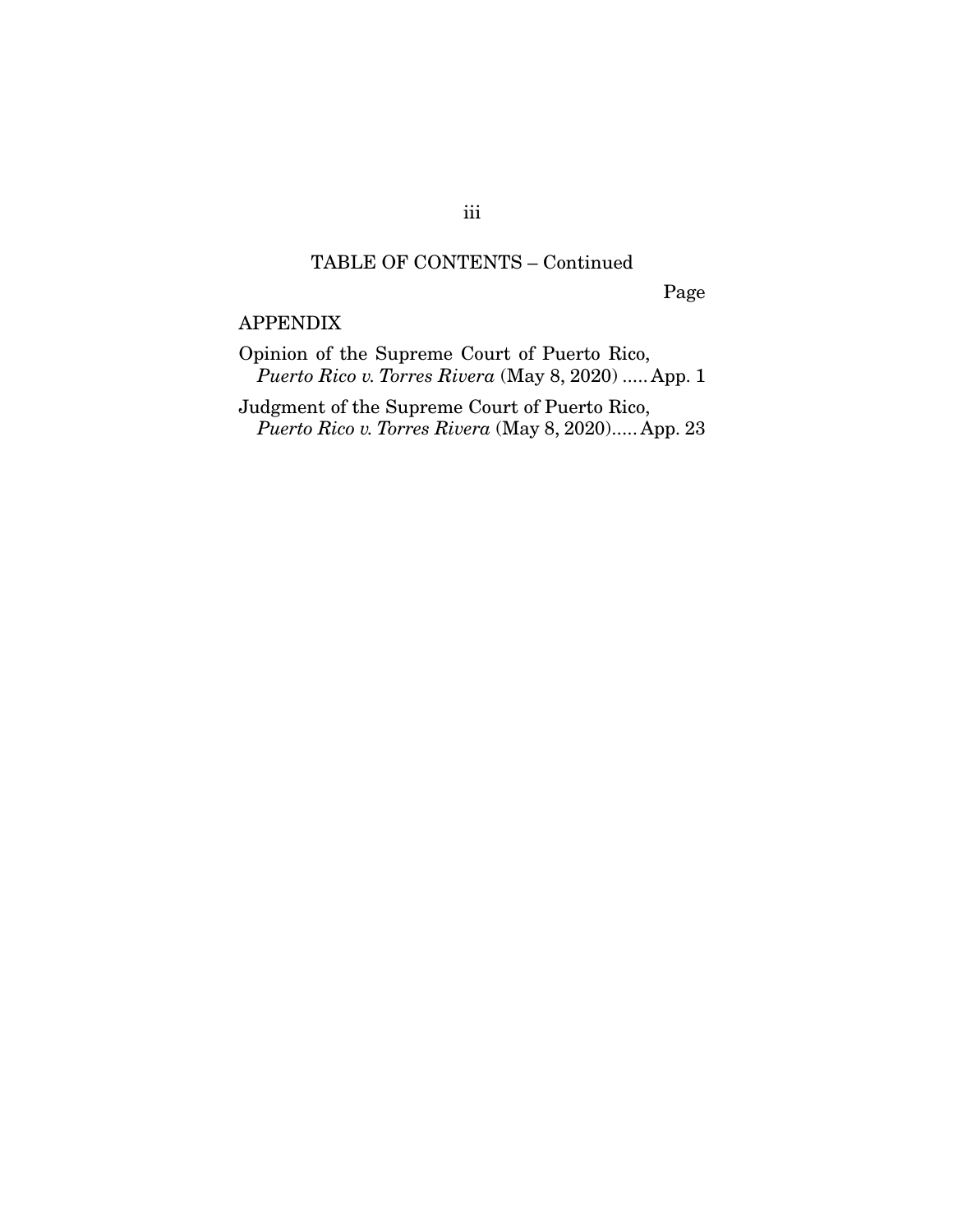## TABLE OF AUTHORITIES

Page

# **CASES**

| Apodaca v. Oregon, 406 U.S. 404 (1972) 8, 9, 10                                           |
|-------------------------------------------------------------------------------------------|
|                                                                                           |
| Betts v. Brady, 316 U.S. 455 (1942) 14                                                    |
| Bousley v. United States, 523 U.S. 614, 118 S. Ct.<br>1604, 140 L.Ed.2d 828 (1998) 11, 12 |
| Davis v. United States, 417 U.S. 333, 94 S. Ct.                                           |
| DeStefano v. Woods, 392 U.S. 631 (1968) 16, 17                                            |
|                                                                                           |
|                                                                                           |
| Duncan v. Louisiana, 391 U.S. 145 (1968)  6, 9, 16, 17                                    |
| Figueroa v. People of Puerto Rico, 232 F.2d 615                                           |
|                                                                                           |
| Fournier v. González, 269 F.2d 26 (1st Cir. 1959)  10                                     |
| Gideon v. Wainwright, 372 U.S. 335 (1963) 14, 15, 16                                      |
| Griffith v. Kentucky, 479 U.S. 314, 107 S. Ct. 708,                                       |
| Igartua de la Rosa v. United States, 229 F.3d 80                                          |
| Johnson v. Louisiana, 406 U.S. 356 (1972) 8, 9, 10                                        |
| Lockhart v. Fretwell, 506 U.S. 364 (1993) 10, 18                                          |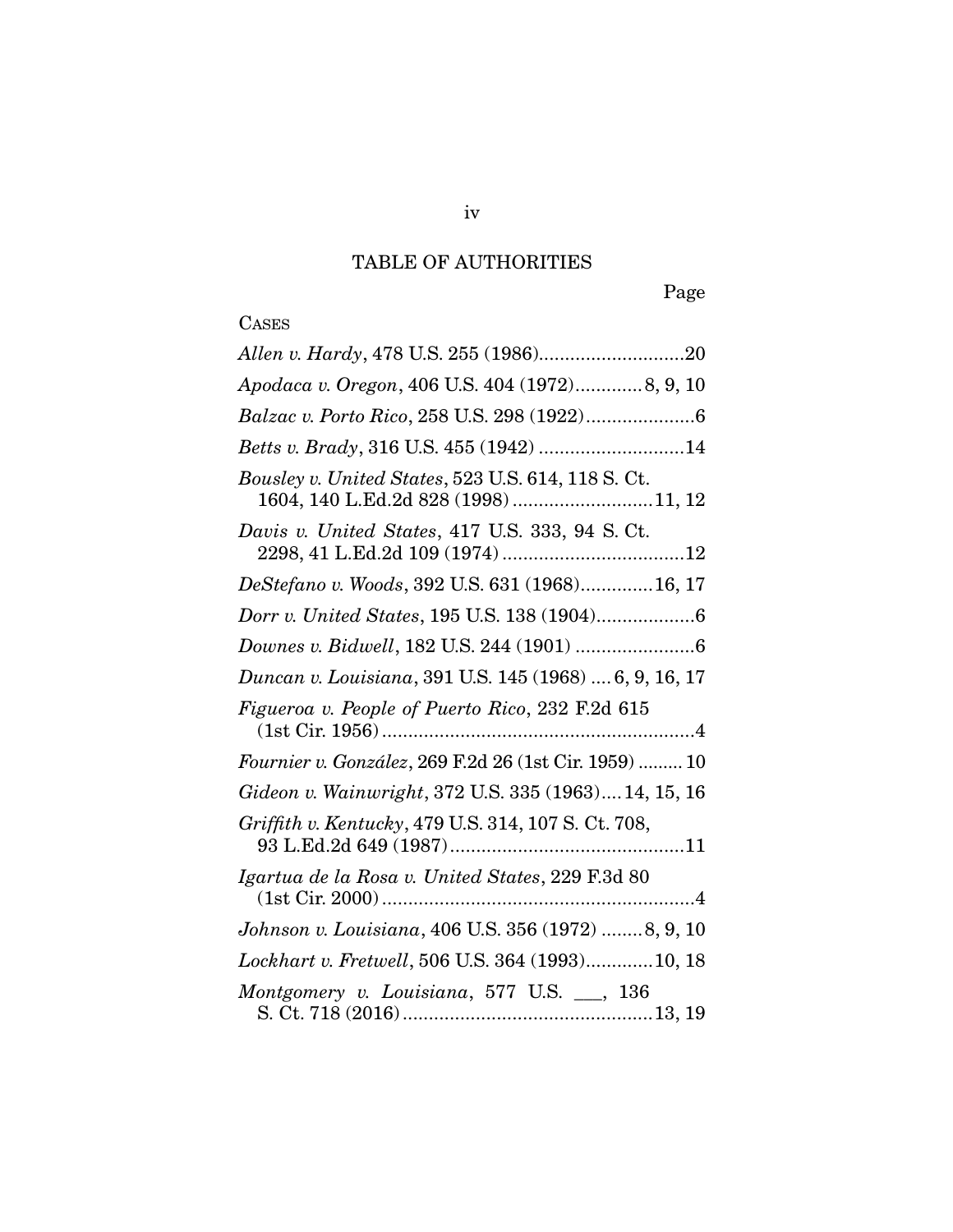## TABLE OF AUTHORITIES – Continued

| Miller v. Alabama, 567 U.S. __, 132 S. Ct. 2455     |
|-----------------------------------------------------|
| Powell v. Alabama, 287 U.S. 45 (1932)15             |
| Puerto Rico v. Sánchez Valle, 579 U.S. __, 136      |
| Pueblo v. Figueroa Rosa, 112 D.P.R. 154, 12 Offic.  |
| Pueblo v. Torres-Rivera, 204 D.P.R. __, 2020        |
| Ramos v. Louisiana, 590 U.S. __, 140 S.Ct.          |
| Ring v. Arizona, 536 U.S. 584 (2002)16              |
| Saffle v. Parks, 494 U.S. 484, 110 S. Ct. 1257, 108 |
| Sawyer v. Smith, 497 U.S. 227, 110 S. Ct. 2822,     |
| Schriro v. Summerlin, 542 U.S. 348                  |
| Teague v. Lane, 489 U.S. 288, 109 S. Ct. 1060,      |
| Torres v. Delgado, 510 F.2d 1182 (1st Cir. 1975)10  |
| Tyler v. Cain, 533 U.S. 656, 121 S. Ct. 2478, 150   |
| Whorton v. Bockting, 549 U.S. 406                   |
|                                                     |

(2007) ................................................. 8, 10, 13, 14, 15

v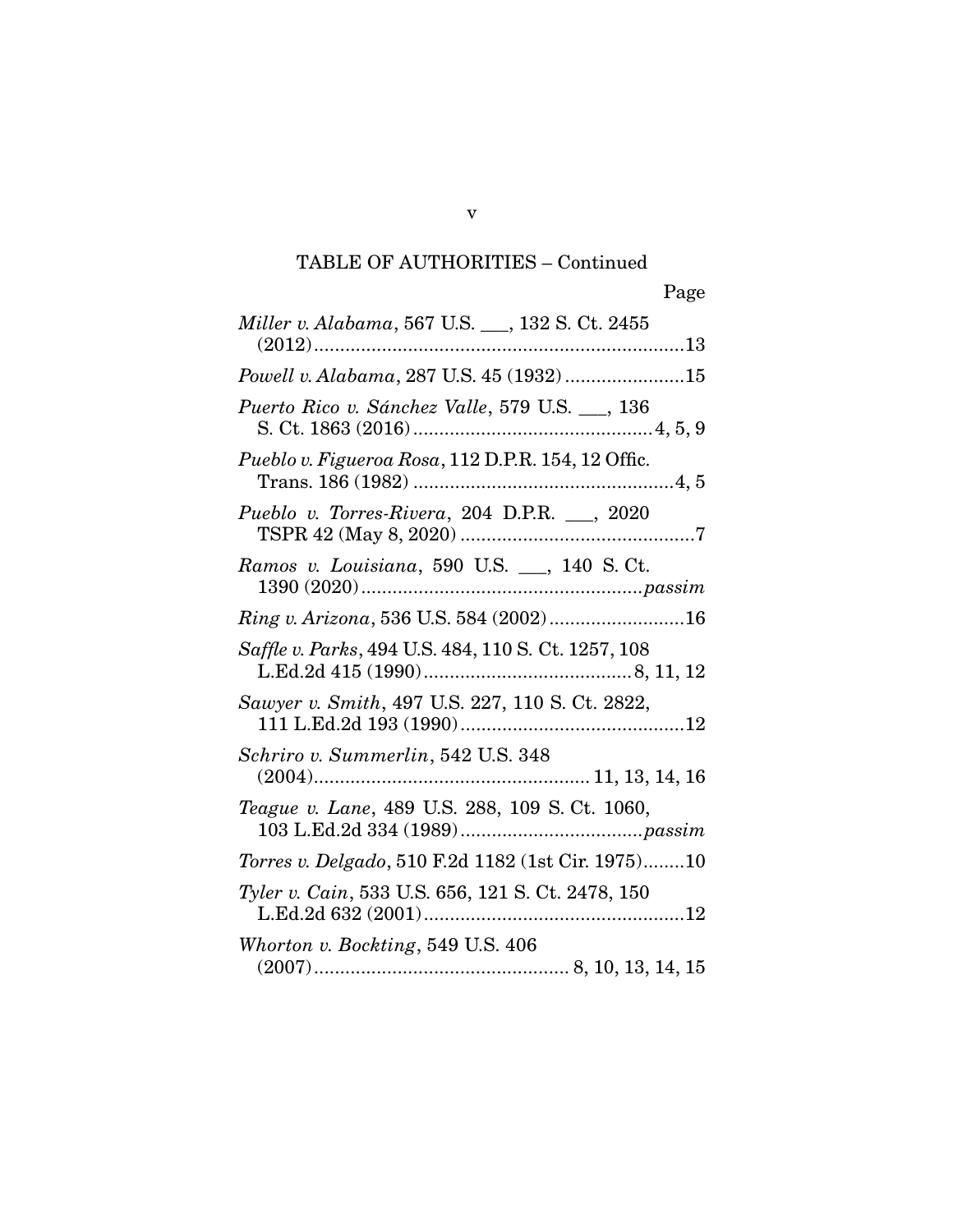# TABLE OF AUTHORITIES – Continued

Page

| <b>CONSTITUTIONAL PROVISIONS</b> |  |
|----------------------------------|--|
|                                  |  |
|                                  |  |
|                                  |  |
|                                  |  |
|                                  |  |

## **STATUTES**

| Puerto Rico Crime Victims' Rights Act, Laws of   |  |
|--------------------------------------------------|--|
| Treaty of Paris, Art. 9, Dec. 10, 1898, 30 Stat. |  |

vi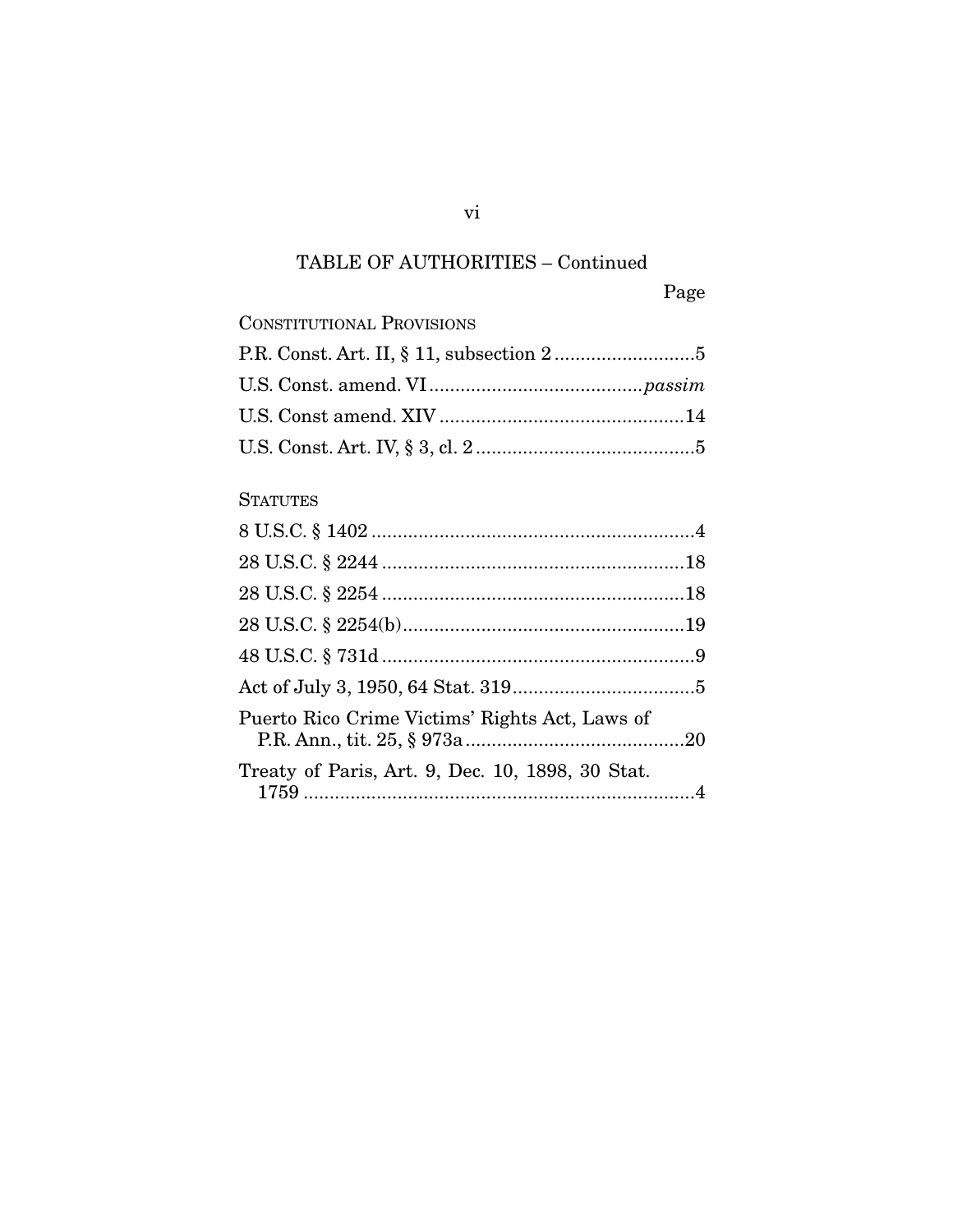#### **INTEREST OF THE** *AMICUS CURIAE*

submits this brief as *amicus curiae* in support of respondent. Until this Court decided Ramos v. Louisiana, 590 U.S.  $\_\_$ , 140 S. Ct. 1390 (2020), criminal trials in Puerto Rico had been decided by non-unanitrials in Puerto Rico and the Second by non-unani-uncertainty mous juries, as was the case in Oregon and Louisiana.

The Commonwealth of Puerto Rico, although it is<br>not a State and was not mentioned in the majority opinion in Ramos, is equally affected by this decision<br>and has the same interests as the states of Oregon and and has the same interests as the states of Oregon and  $\Box$  can be outcome of the common-common-<br>wealth understands that the holding of Ramos applies to criminal cases pending under direct review in held by the Puerto Rico Supreme Court. As a consequence, all those cases will have to be retried. Although this represents a very substantial burden to the Commonwealth's criminal justice system, it is a natural  $\frac{1}{2}$  critical determinal justice system, it is a natural  $\frac{1}{2}$  $\frac{1}{\pi}$ consequence of this constitution of a new constitution of a new constitution of a new constituent of a new constituent of  $\frac{1}{\pi}$ tional rule.

ing this Court to find that Ramos has retroactive effect, also applying to cases on collateral review. The Combe discussed in this brief, Petitioner's position is erroneous as a matter of law. Further, granting retroactive effect to the new rule announced in Ramos would gravely disrupt Puerto Rico's criminal justice system  $b$  respecting criminal cases that have been finds and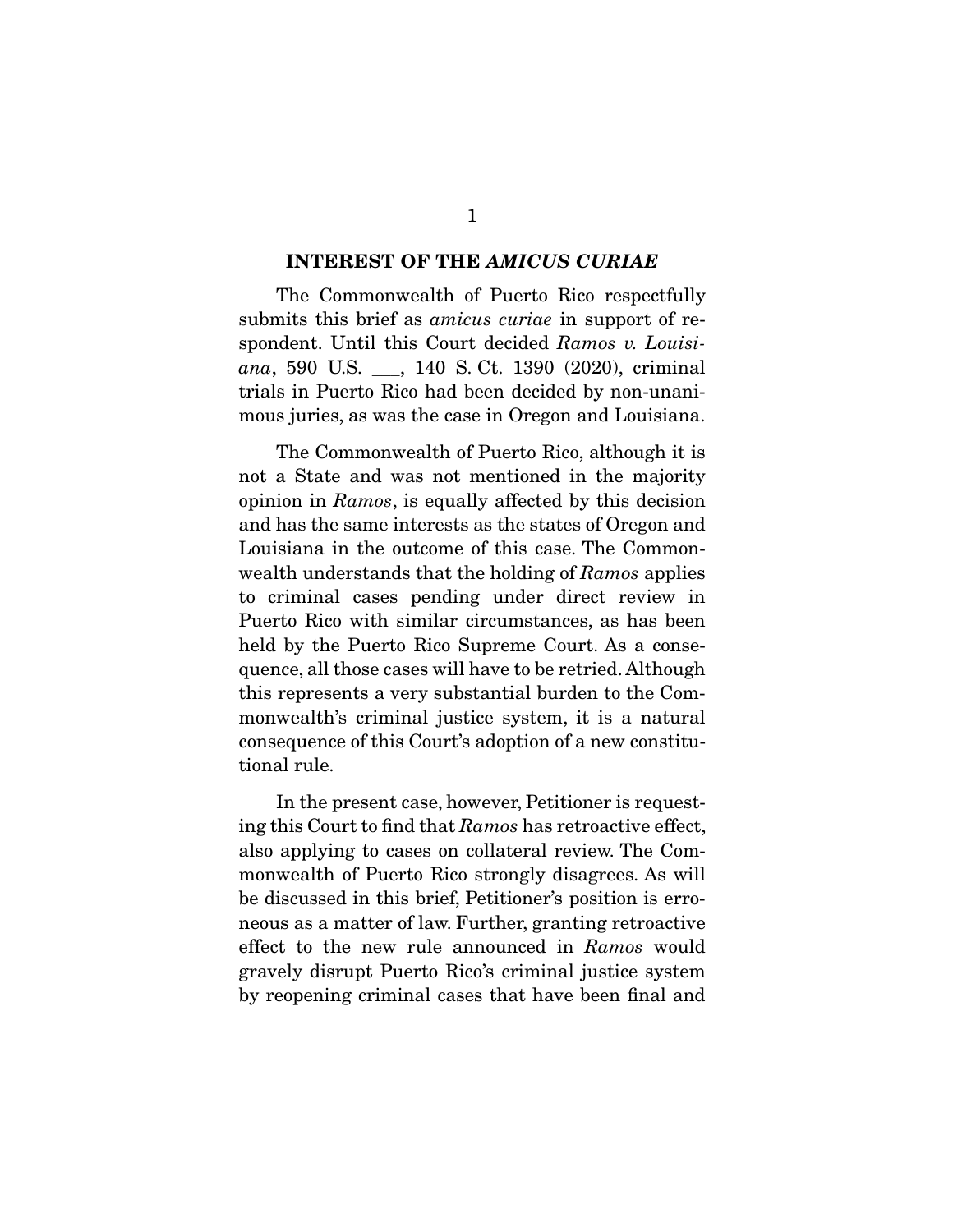firm for years, thereby causing grievous harm to the social and economic welfare of the three million United States citizens who reside in Puerto Rico. States citizens who reside in Puerto Rico.

**SUMMARY OF THE ARGUMENT** 

 $\overbrace{\hspace{2.5cm}}$   $\overbrace{\hspace{2.5cm}}$ 

The Commonwealth of Puerto Rico supports the position of Respondent and affirmance of the decision of the Court of Appeals for the Fifth Circuit. Puerto Rico is in the same position as Oregon and Louisiana with regard to the alleged retroactive effect of the holding of this Court in Ramos to criminal cases in collat-<br>and review and hos the same reliance interests in the eral review and has the same reliance interests in the finality of nonunanimous verdicts entered in criminal cases.

Ramos expressly overruled two prior decisions of<br>this Court which had determined that the Sixth Amendment did not require unanimity of jury verdicts in felony criminal cases before State courts. Because of this, the holding of *Ramos* constitutes a new rule of eximinal procedure which is concrelly net retreastive. criminal procedure which is generally not retroactive to cases in collateral review.

Further, the new rule announced in Ramos does not comply with the requirements established by this Court for retroactivity of a new procedural rule. First, it is clear that the rule is procedural, rather than substantive in nature, because it only regulates the manner of determining the defendants' culpability. Second, it is not a "watershed" rule of procedure because conit is not a "watershed" rule of procedure because convictions reached by non-unanimous juries do not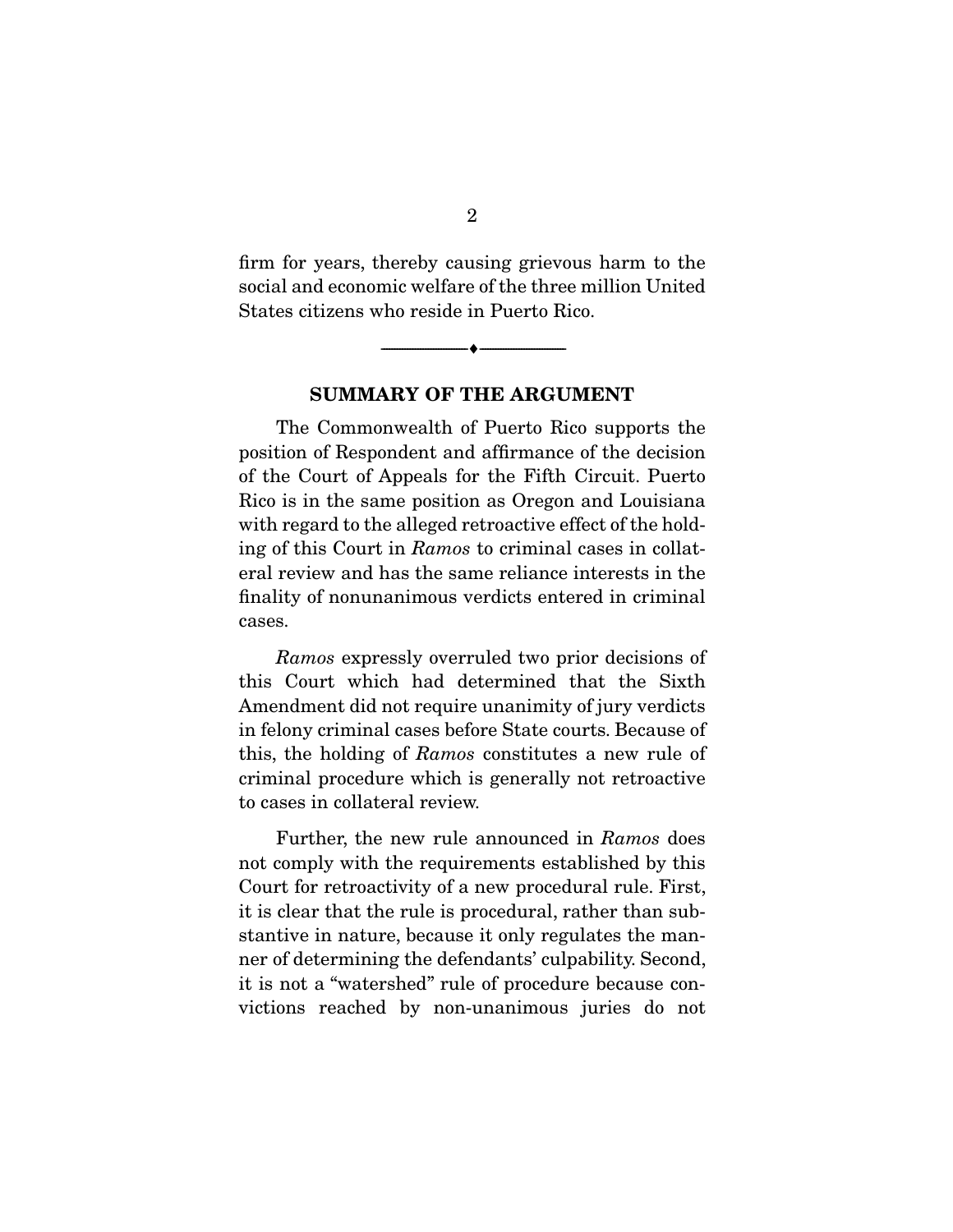present an impermissibly large risk of inaccurate convictions.

The reliance interest of the Commonwealth of Puerto Rico in the finality of its criminal convictions is  $\frac{1}{2}$  great. A decision that the rule established in Ramos is retreative would coverely disrupt Puerte Ricc's justice. retroactive would severely disrupt Puerto Rico's justice in new trials that would be hampered by lost evidence and loss of memory by witnesses. Further, it would seriously harm the victims of the criminal acts which had led to those convictions. led to those convictions.

#### **ARGUMENT**

 $\overbrace{\hspace{2.5cm}}$   $\overbrace{\hspace{2.5cm}}$ 

#### **I. The Commonwealth of Puerto Rico shares the same reliance interests of the states of Louisiana and Oregon in the finality of its judgments in criminal cases.**

tioned in this Court's opinions in Ramos, except for one<br>sontones in the dissenting opinion by Iustice Alite sentence in the dissenting opinion by Justice Alito. holding of Ramos does not affect criminal cases in Fuerto Puerto III reality, in this Court Holds that its deci-<br>sion in Ramos is retroactive to criminal cases in collat-<br>oral review. Puerto, Bico, would also be adversely eral review, Puerto Rico would also be adversely the reality of the legal status of Puerto Rico and its treatment of nonunanimous jury verdicts. treatment of nonunanimous jury verdicts.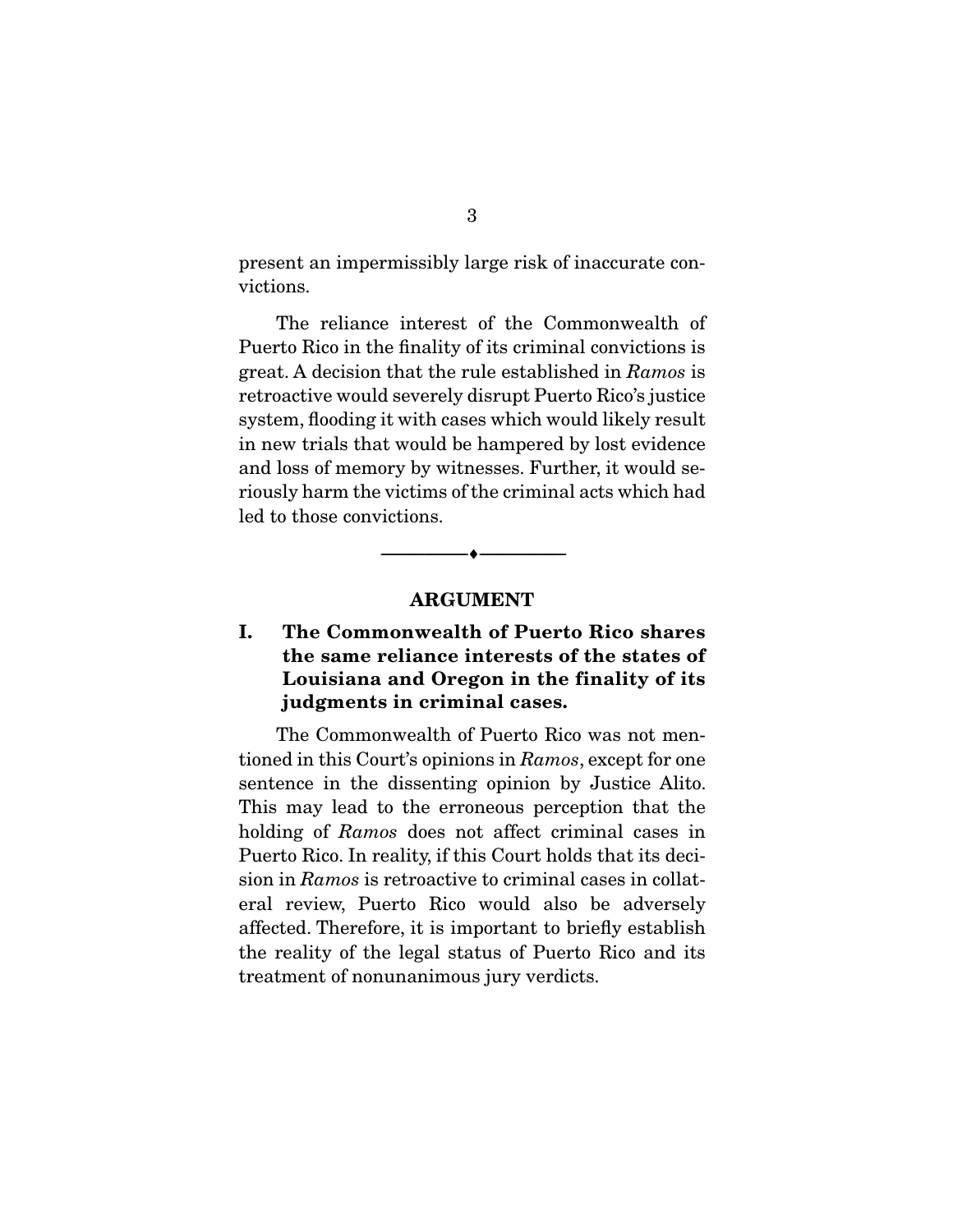States since 1898. Puerto Rico v. Sánchez Valle, 579 U.S. \_\_\_, 136 S. Ct. 1863, 1868 (2016). Since then, Congress has been tasked with determining "[t]he civil rights and political status of its inhabitants". Id.; quot-<br>ing Treaty of Peris, Art. 9, Dec. 10, 1898, 20 Stat. 1759 ing Treaty of Paris, Art. 9, Dec. 10, 1898, 30 Stat. 1759.<br>In 1900, Congress enacted an Organic Act (Foraker Act) in which it established a civil government for Puerto Rico which, *inter alia*, established a lower<br>house elected by Puerte Ricons and ellowed the Puerte Rico legislature to enact local laws. Id. In 1917, Con-<br>gross, anosted, another Organic Act (Japos Act) in which, *inter alia*, it granted United States citizenship<br>to inhabitants of Puerte Rice and allowed them to elect the members of the Senate.  $Id$ . Consequently, all per-<br>sons bern in Puerto Rico since 1917 are bern as eitizens. of the United States. Igartua de la Rosa v. United<br>States. 229 E.24, 80, 86 (1st Cir. 2000) (Torruelle, I States, 229 F.3d 80, 86 (1st Cir. 2000) (Torruella, J., concurring); see also 8 U.S.C. § 1402.

In Section 178 of the Puerto Rico Code of Criminal<br>Procedure, effective on July 1, 1902, the Puerto Rico legislature provided a statutory right to trial by jury in felony cases, conditioned on timely request by the acfelony cases, conditioned on timely request by the ac-<br>cused. Figueroa v. People of Puerto Rico, 232 F.2d 615,<br>619 (1st Cir. 1956). In 1948, Puerto Rico onacted Law 619 (1st Cir. 1956). In 1948, Puerto Rico enacted Law vious unanimity requirement, and provided that criminal cases were to be tried before a jury of twelve persons, requiring the concurrence of at least nine of them to reach a guilty verdict. Pueblo v. Figueroa Rosa,<br>112 D PR 154, 160, 12 Offic Trans, 186, 194 (1982) 112 D.P.R. 154, 160, 12 Offic. Trans. 186, 194 (1982).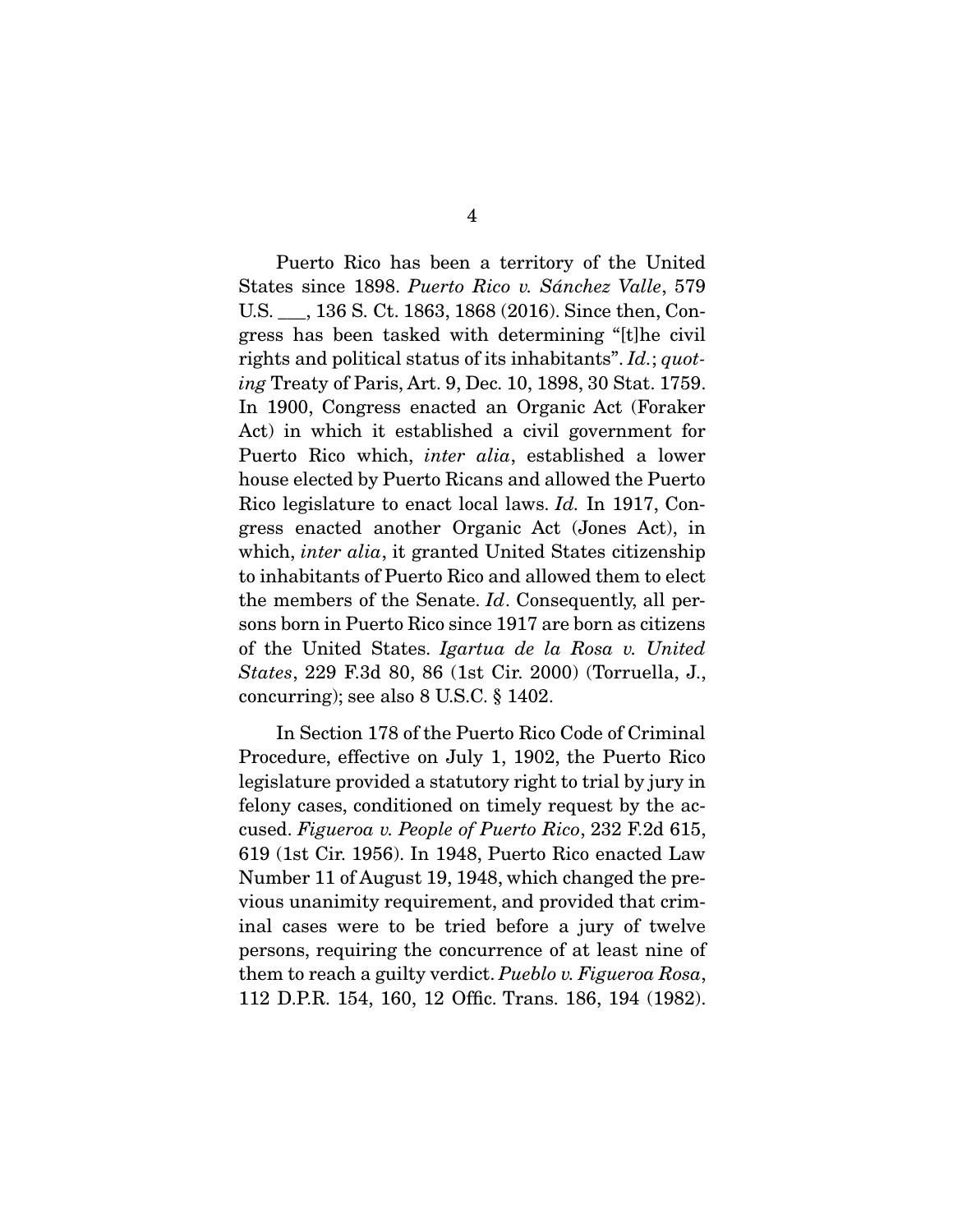The purpose of the adoption of this rule was "to prevent<br>having the isolated actions of a single juror thwart the unanimity of the verdict and quash the effort and team work of the jury".  $Id$ .

In 1950, Congress approved Public Law 600, which authorized the people of Puerto Rico to "organize" a government pursuant to a constitution of their own adoption", but reserved for itself the ultimate right of approval of this constitution.  $Sánchez$  Valle, 136 S. Ct. at 1868, *quoting* Act of July 3, 1950, 64 Stat. 319<sup>1</sup>. In accordance to the process set by Congress, Puerto Ricans first voted to accept Public Law 600, then a constitutional convention drafted a constitution, which was later approved by Puerto Rican voters.  $Id$ ., at pp. 1868-1860. Concress then reviewed and amended cor-1868-1869. Congress then reviewed and amended certain parts of the draft constitution before approving it, and the document became final once the convention formally accepted Congress' conditions and the Puerto Rico governor issued a proclamation to that effect.  $Id$ ., at p. 1869.

Among the provisions Congress approved when<br>examining the draft of Puerto Rico's Constitution was nonunanimous jury verdicts in criminal cases. Article II,  $\S 11$ , subsection 2 of the Puerto Rico Constitution provides as follows:  $p = 0$  . The state as  $p = 0$ 

 $^{\rm 1}$  It must be emphasized that, in this process, Congress always acted in the exercise of its plenary powers over the territory of Puerto Rico, granted by the Territory Clause of the United States Constitution.  $Id$ , at pp. 1875-1876; U.S. Const. Art. IV, § 3,  $cl$  2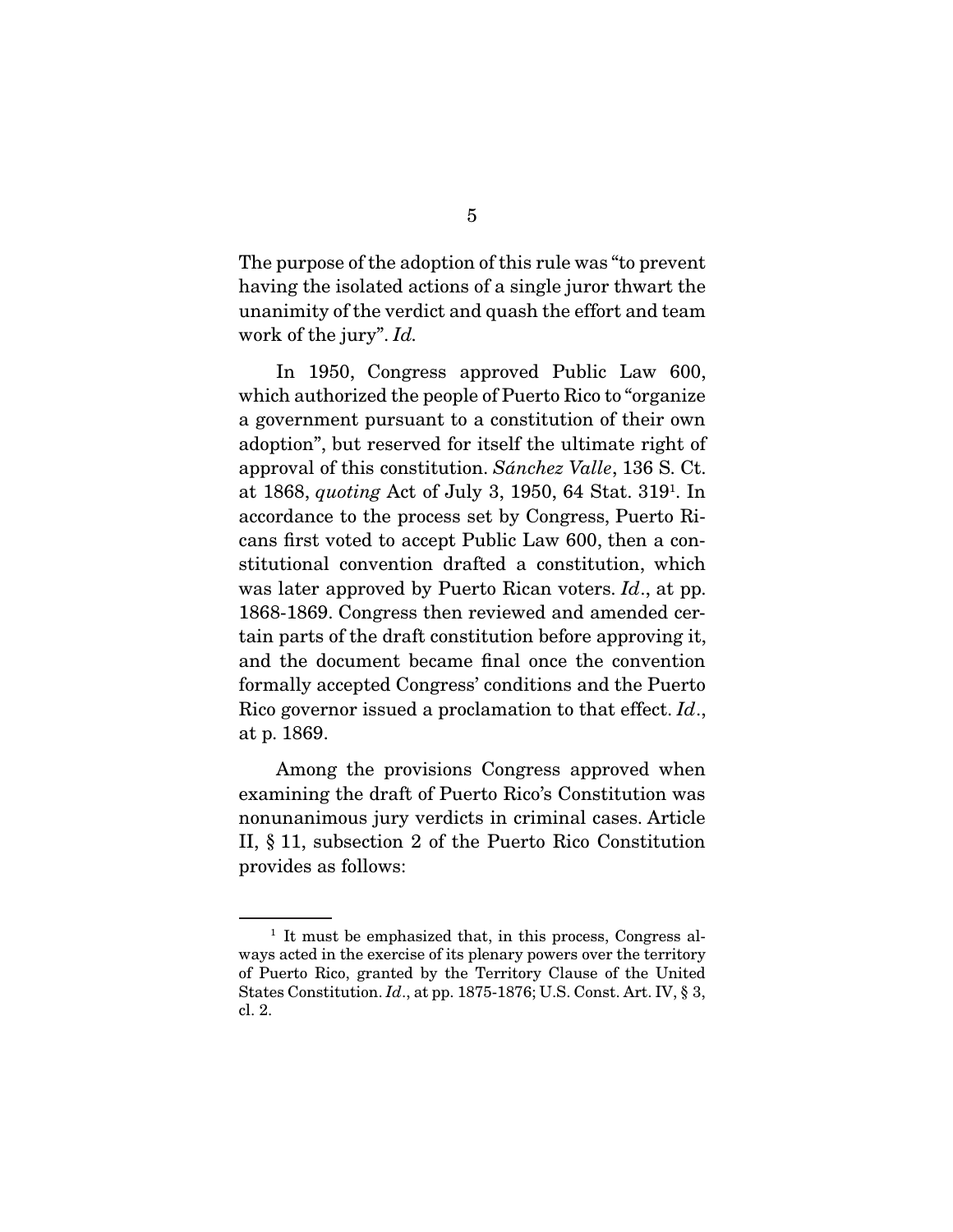In all prosecutions for a felony the ac-<br>cused shall have the right of trial by an impartial jury composed of twelve residents of the district, who may render their verdict by  $\frac{1}{2}$  a maiority vote which in no case may be less  $\frac{1}{2}$  may be less which is no case  $\frac{1}{2}$  . The less may be less than nine.

 In a series of decisions known as the Insular Cases, this Court had held, *inter alia*, that only funda-<br>mental rights apply to unincorporated territories on their own force, and that the right to trial by jury protected by the Sixth Amendment was not fundamental<sup>2</sup>. tected by the Sixth Amendment was not fundamental .<br>Downes v. Bidwell, 182 U.S. 244, 282-283 (1901); Dorr<br>v. United States, 195 U.S. 138, 148, 149 (1904); Balzac. v. United States, 195 U.S. 138, 148-149 (1904); Balzac v. Porto Rico, 258 U.S. 298, 304-305 (1922). However, in Duncan v. Louisiana, 391 U.S. 145, 157-158 (1968), this Court held that the right to trial by jury in felony cases is a fundamental right. Therefore, the holding to the for the fundamental right. Therefore, the holding of the contrary in the Insular Cases and Balzac became ineffective insofar as the right to jury trial is concerned, and such right is obligatory upon all the territories of the United States. the United States.

<sup>&</sup>lt;sup>2</sup> The Commonwealth of Puerto Rico asserts that it believes that Puerto Ricans, as United States citizens, are entitled to equal treatment in all respects as the citizens of the United States who reside in the States. Therefore, the statements made in this *ami-*<br>cus curiae brief regarding its status as an unincorporated terricus curiae brief regarding its status as an unincorporated territory merely have the purpose of establishing the historical and legal background relevant to this case and do not constitute an endorsement of such inferior status, the incorporation doctrine or endorsement of such interior status, the incorporation doctrine or the Insular Cases, all of which the Commonwealth strongly objects.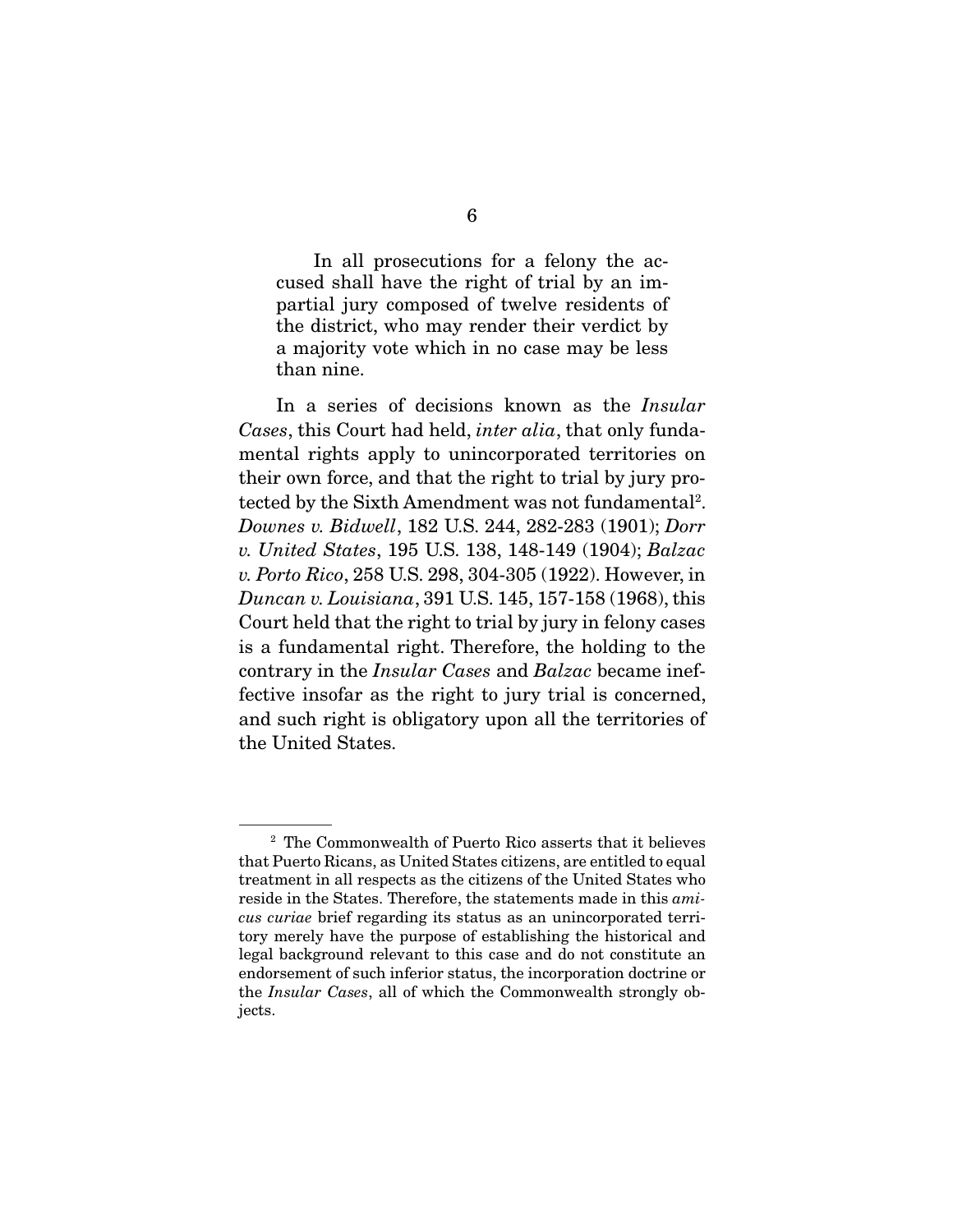As a result of the decision in Ramos, which deter-<br>mined that the requirement of unanimous jury verdicts for convictions was a fundamental right protected by the Sixth Amendment, the Supreme Court of Puerto Rico entered an opinion in *Pueblo v. Torres-Rivera*, 204<br>  $\overline{D}$  PP 2020 TSPP 42 (Mov. 8, 2020)<sup>3</sup>. In this deci-D.P.R. \_\_, 2020 TSPR 42 (May 8, 2020)<sup>3</sup>. In this decision, the Puerto Rico Supreme Court determined that this Court's decision in Ramos applied to Puerto Rico, thus making obligatory that guilty verdicts in felony criminal cases tried by jury be reached unanimously. Like this Court in Ramos, the Puerto Rico Supreme<br>Court in Torres Piugra also hold that this rule is to be Court in *Torres-Rivera* also held that this rule is to be applied retroactively to all criminal cases pending in direct review, and left for another case the question of whether this new rule should be applied retroactively to cases which had become final. to cases which had become final.

In light of the above, it is clear that the Common-<br>wealth of Puerto Rico is in the same situation as that of the states of Louisiana and Oregon, has the same interest in the finality of its criminal convictions and will be affected in the same manner by the decision  $\frac{1}{\pi}$  that this Court reaches in the present case that this Court reaches in the present case.

 $3$  An official translation in the English language of this opin-<br>ion is included as an Appendix to this brief. ion is included as an Appendix to this brief.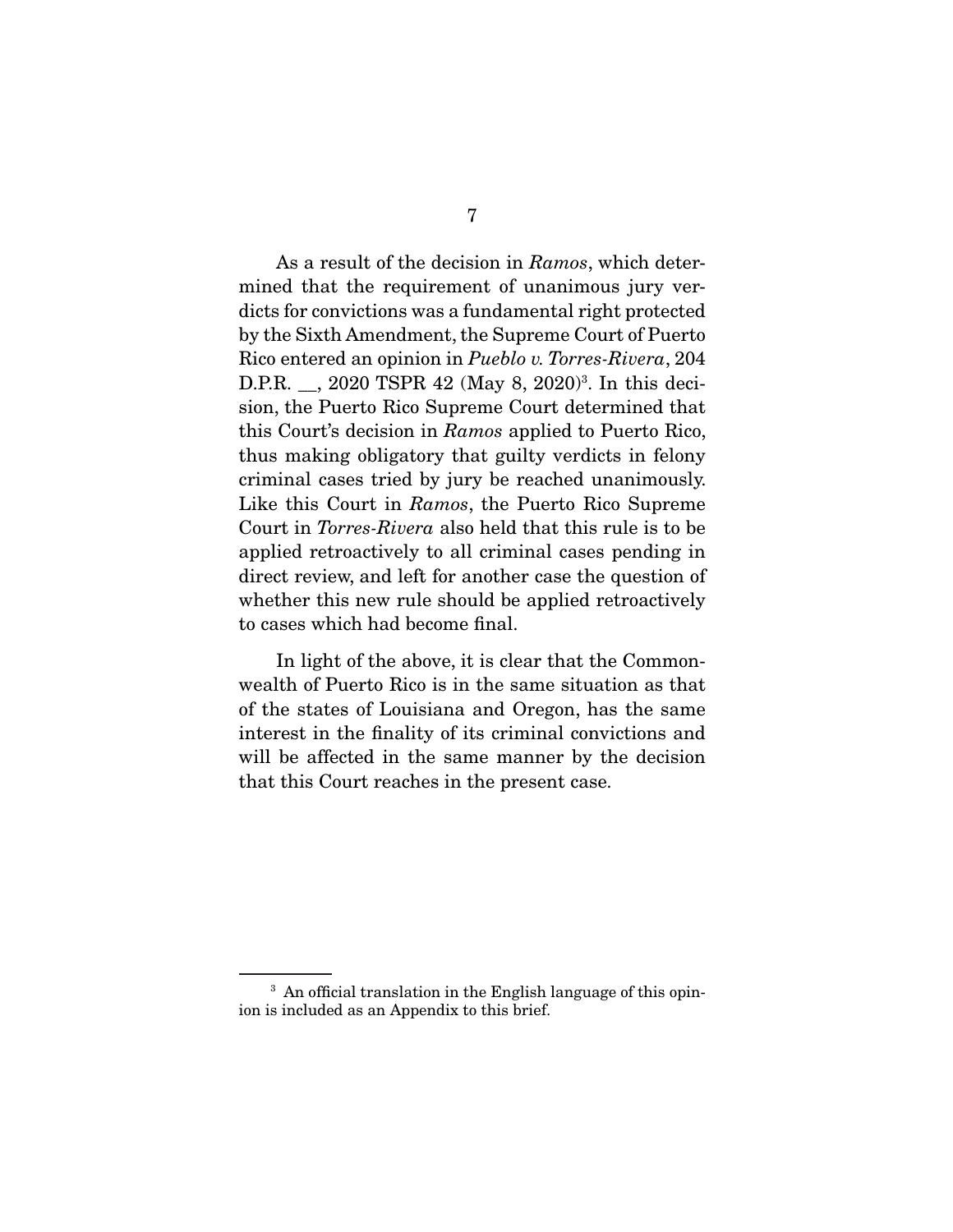### **II. The holding of this Court in** *Ramos* **established a new rule of criminal procedure and therefore does not have retroactive effect on criminal cases in collateral review.**

In the plurality opinion of this Court in Teague v. Lane, 489 U.S. 288 (1989), this Court adopted a rule for determining whether a newly-recognized rule of criminal procedure is retroactive to cases in collateral review. This rule has been used ever since. Under Teague, the first question to be resolved is whether the rule an-<br>nounced by the Court is new, since an old rule applies both on direct and collateral review. Whorton v. Bock-<br>ting 540 U.S. 406, 416 (2007). A pow rule is defined as ting, 549 U.S. 406, 416 (2007). A new rule is defined as "a rule that . . . was not *dictated* by precedent existing at the time the defendant's conviction became final". at the time the defendant's conviction became final". Id., quoting Saffle v. Parks, 494 U.S. 484, 488 (1990).

Court in Ramos established a new rule. To establish<br>that the Sixth Amondment requires that jury verdicts that the Sixth Amendment requires that jury verdicts rule the cases of  $Apodaca$  v. Oregon, 406 U.S. 404<br>(1979) and Johnson v. Louisiang 406 U.S. 356 (1979)  $(1972)$ , and *Johnson v. Louisiana*, 406 U.S. 356  $(1972)$ .<br>This Court has stated clearly that "[t]he explicit overruling of an earlier holding no doubt creates a new ruling of an earlier holding no doubt creates a new rule". Whorton, 549 U.S. at 416, quoting Saffle, 494 U.S. at 488.<br>...

overruling of  $Apodaca$  and  $Johnson$  by itself estab-<br>ligher that  $Parnoc$  created a new rule the fect is that lishes that Ramos created a new rule, the fact is that,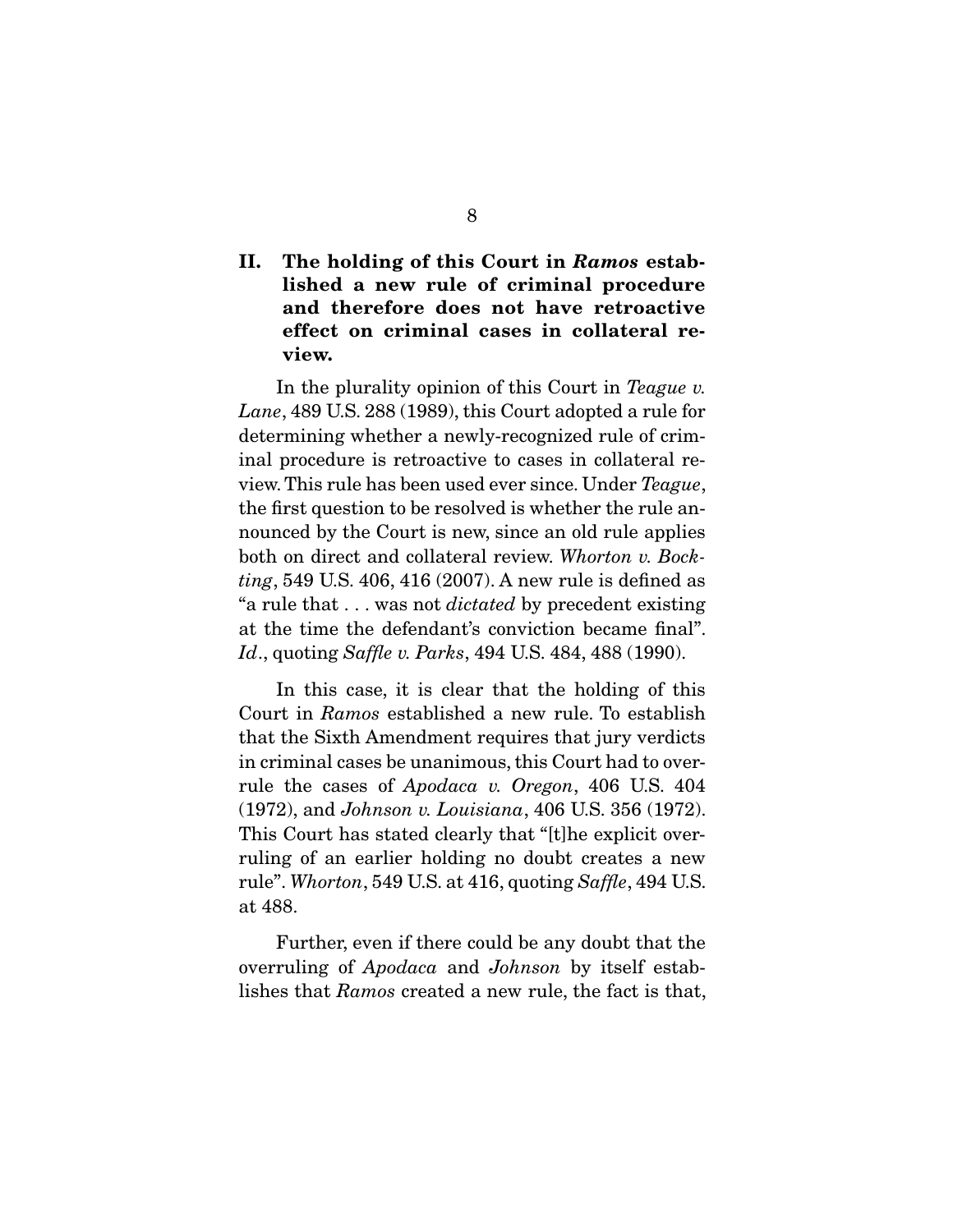before *Ramos*, no holding of this Court *dictated* that jury verdicts in State criminal cases had to be unanimous. Indeed, it was not until  $Duncan$  was decided in  $1068$  that a trial by jury in folony associs a fundamen 1968 that a trial by jury in felony cases is a fundamental Sixth Amendment right obligatory upon the States. Although Apodaca and Johnson were severely criti-<br>gized. and eventually everywhed in Barnes, this Court cized, and eventually overruled in Ramos, this Court did not decide conclusively that these cases did not constitute precedent upon which the States, and territories, could rely upon to establish rules of criminal  $\frac{1}{2}$  to  $\frac{1}{2}$  if  $\frac{1}{2}$  is compared to establish rules of conditions for populations variates procedure providing for nonunanimous verdicts.

that the rule established in  $Ramos$  is new. As the Com-<br>monworlth has shown proviously the draft propored monwealth has shown previously, the draft prepared<br>by its constitutional convention and submitted to Congress in 1952 contained the nonunanimous jury verdict provision for criminal cases. Pursuant to Public Law 600, the President had to review this draft and determine that it conforms with the Constitution of the United States before submitting it to Congress. 48 U.S.C.  $\S 731d$ . Congress further examined this draft and made various corrections, which did not alter the provision for nonunanimous jury verdicts. Sanchez-<br> $V_{\alpha}$ lle 136 S, Ct, et 1869. The approval of Puerte Biges Valle, 136 S. Ct. at 1869. The approval of Puerto Rico's Constitution by the Federal Government clearly indicates that, by 1952, the political branches of government did not understand that the right to a unanimous jury verdict in criminal cases was binding on Puerto Rico.  $j$ ury verdict in cases was binding on  $P$ uerto  $P$ uerto  $P$ 

Furthermore, between *Duncan*, which in 1968 held that the Sixth Amendment right to a jury trial in criminal cases was fundamental, and thus obligatory criminal cases was fundamental, and thus obligatory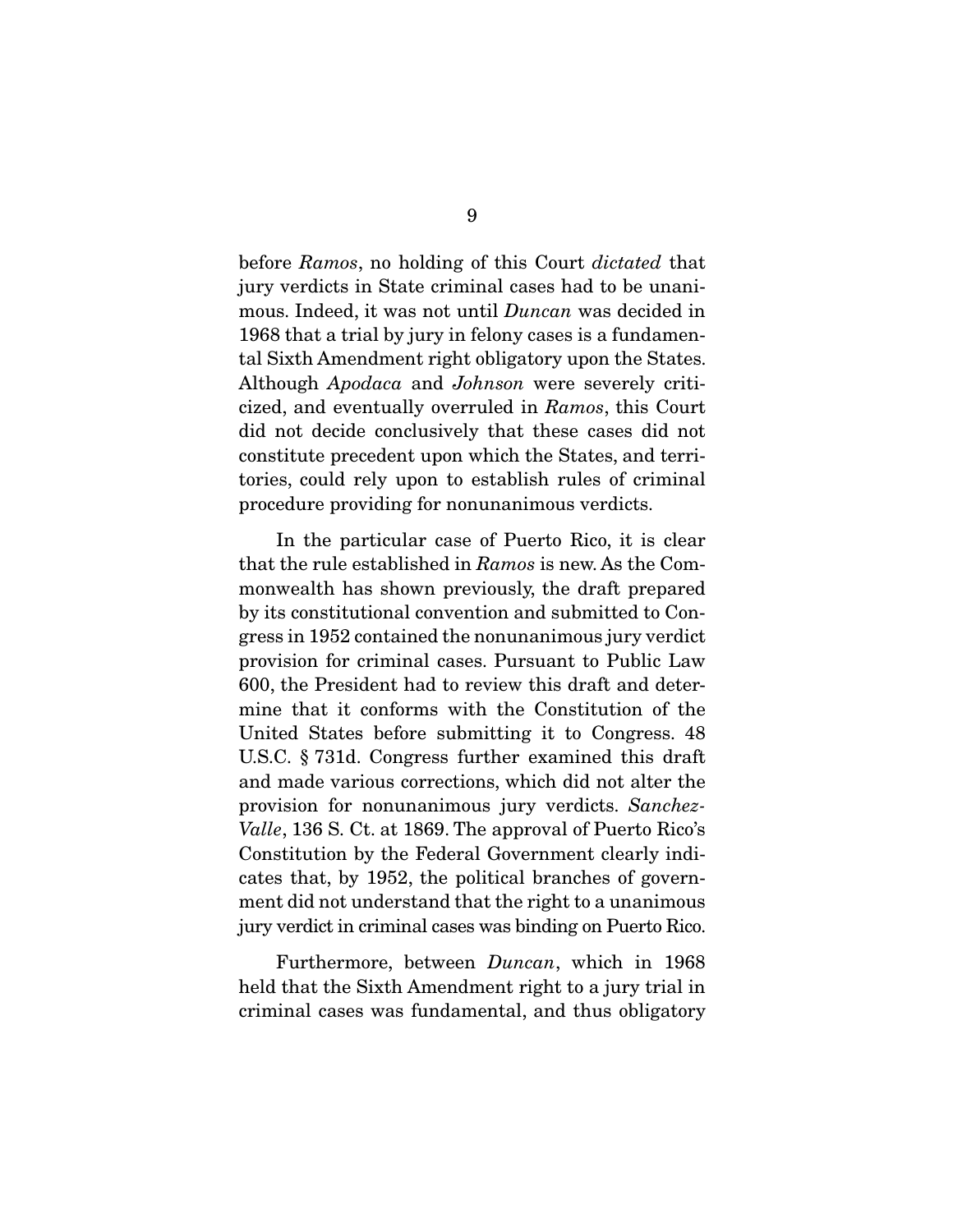upon the States and Puerto Rico, and *Ramos*, there is not a single precedent dictating that unanimous jury verdicts were a fundamental right applicable to Puerto Rico. The only precedents of this Court on that question were *Apodaca* and *Johnson*, decided in 1972. Moreover, the United States Court of Appeals for the nonunanimous jury verdict provision in the Puerto Rico Constitution did not violate the Sixth Amendment. Torres v. Delgado, 510 F.2d 1182, 1183 (1st Cir.<br>1975): Fournier v. González, 269 F.2d 26, 28, 29, 01st 1975); Fournier v. González, 269 F.2d 26, 28-29 (1st  $\frac{1}{2}$ 

Finally, the "new rule" principle serves to "vali-<br>dat[e] reasonable, good-faith interpretations of existing precedents made by state courts even though they are shown to be contrary to later decisions". Whorton, 549 U.S. at 417, quoting *Lockhart v. Fretwell*, 506 U.S. 364, 372-373 (1993). There is no question that the Commonwealth of Puerto Rico's assumption of the correctness of the holding of Apodaca and Johnson was reasonable, given the historic events described in the historic events described in the historic events of the historic events of the historic events of the historic events of the historic events of the historic events of brief.

Since the question in this case involves criminal cases on collateral review, and the rule announced by this Court in Ramos is clearly a new rule, it applies to<br>all griminal gases still pending an direct review in which the defendant is similarly situated as in  $Ramos$ .<br>Where  $549$  US et  $416$  Hewever a new rule is retre Whorton, 549 U.S. at 416. However, a new rule is retro-<br>active to collateral review cases only if (1) the rule is substantive; or  $(2)$  the rule is a "watershed" rule  $\alpha$  for  $\alpha$  a  $\beta$  the rule is a  $\alpha$  or  $\alpha$  or  $\alpha$  and  $\alpha$  a  $\alpha$  or  $\alpha$  and  $\alpha$   $\beta$  and  $\alpha$   $\beta$   $\alpha$   $\beta$   $\alpha$   $\beta$   $\alpha$   $\beta$   $\alpha$   $\beta$   $\alpha$   $\beta$   $\alpha$   $\beta$   $\alpha$   $\beta$   $\alpha$   $\beta$   $\alpha$   $\beta$   $\alpha$   $\beta$   $\alpha$   $\beta$   $\alpha$ of criminal procedure implicating the fundamental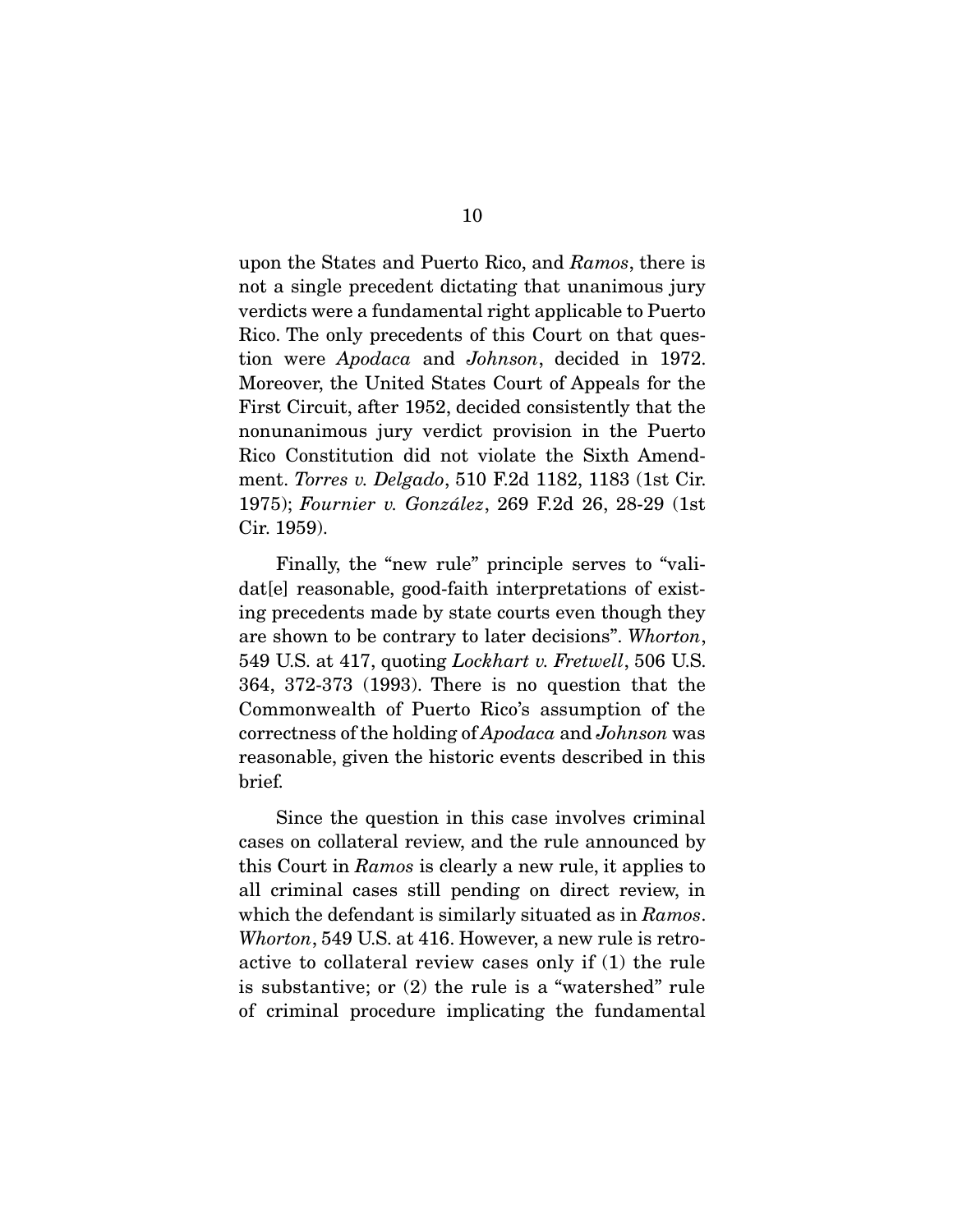fairness and accuracy of the criminal proceeding. Id.<br>For the reasons set forth below, the Commonwealth asserts that the rule established in Ramos does not com- $\mathbf{P}$  with either requirement.

#### **III. The rule established in** *Ramos* **is neither a substantive rule nor a "watershed" procedural rule, and is therefore not retroactive to criminal cases on collateral review.**

In Schriro v. Summerlin, 542 U.S. 348, 351-352 (2004), this Court explained the analysis to be applied to new rules established in criminal cases, as follows: to new rules established in criminal cases, as follows:

When a decision of this Court results in a<br>"new rule," that rule applies to all criminal" cases still pending on direct review. Griffith v.<br>
Kentucky, 479 U.S. 314, 328, 107 S. Ct. 708, 93 Kentucky, 479 U.S. 314, 328, 107 S. Ct. 708, 93 already final, however, the rule applies only in  $\lim_{\alpha}$  limited circumstances. New *substantive* rules  $\lim_{\alpha}$  retroactively. This includes generally apply retroactively. This includes statute by interpreting its terms, see Bousley<br>u. United States 523 U.S. 614, 620-621, 118 v. United States, 523 U.S. 614, 620-621, 118<br>S. Ct. 1604, 140 L.Ed.2d 828 (1998), as well as constitutional determinations that place particular conduct or persons covered by the statute beyond the State's power to punish, see Saffle v. Parks, 494 U.S. 484, 494-495, 110<br>S. Ct. 1257, 108 L. Ed. 2d. 415 (1990): Teague S. Ct. 1257, 108 L.Ed.2d 415 (1990); Teague v. Lane, 489 U.S. 288, 311, 109 S. Ct. 1060, 103 L.Ed.2d 334 (1989) (plurality opinion). Such rules apply retroactively because they  $S_{\text{S}}$  rules apply retroactively because they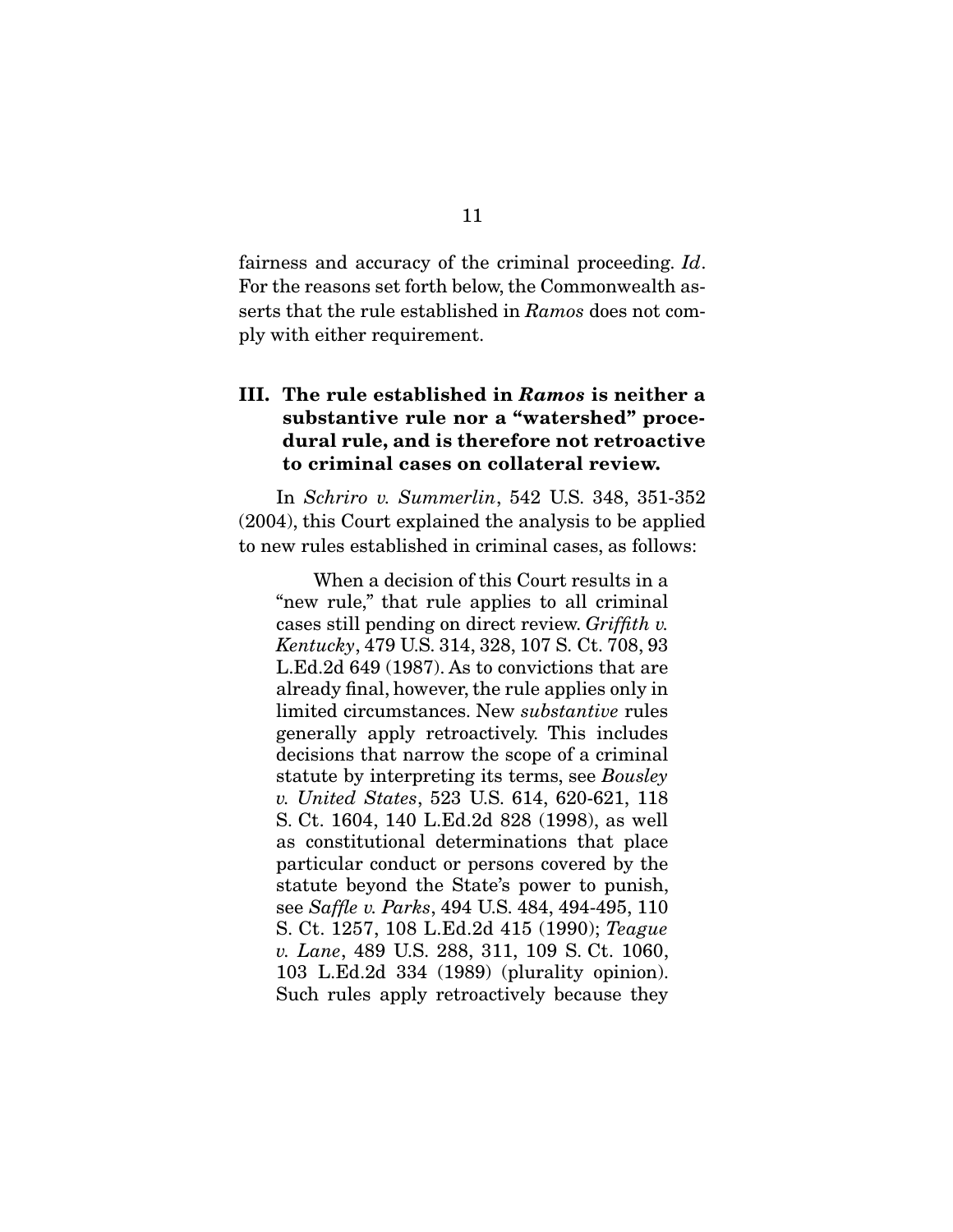"necessarily carry a significant risk that a delaw does not make criminal'" or faces a punishment that the law cannot impose upon  $\lim_{t \to \infty}$  Bousley, supra, at 620, 118 S. Ct. 1604<br>(quoting Davis v United States 417 US 333 (quoting Davis v. United States, 417 U.S. 333, 346, 94 S. Ct. 2298, 41 L.Ed.2d 109 (1974)).

New rules of procedure, on the other<br>hand, generally do not apply retroactively. They do not produce a class of persons convicted of conduct the law does not make criminal, but merely raise the possibility that someone convicted with use of the invalidated procedure might have been acquitted otherwise. Because of this more speculative connection to innocence, we give retroactive effect to only a small set of "'watershed rules of criminal procedure' implicating the fundamental fairness and accuracy of the criminal proceeding." Saffle, supra, at  $495$ ,  $110$  S. Ct.<br>1257 (quoting Teague,  $489$  U.S. at 311, 109) 1257 (quoting *Teague*, 489 U.S., at 311, 109 S. Ct. 1060 (plurality opinion)). That a new procedural rule is "fundamental" in some abstract sense is not enough; the rule must be one "without which the likelihood of an accurate conviction is *seriously* diminished." Id., at<br>313 109 S. Ct. 1060 (emphasis added) This 313, 109 S. Ct. 1060 (emphasis added). This unlikely that any  $\dots$  hale yet to emerge."  $T$ yler v. Cain, 533 U.S. 656, 667, n. 7, 121 S. Ct.<br>2478–150 L Ed 2d 632 (2001) (quoting Sauver 2478, 150 L.Ed.2d 632 (2001) (quoting Sawyer v. Smith, 497 U.S. 227, 243, 110 S. Ct. 2822, 111 L.Ed.2d 193 (1990)). 111 **L.Ed.2d 193 (1990)**.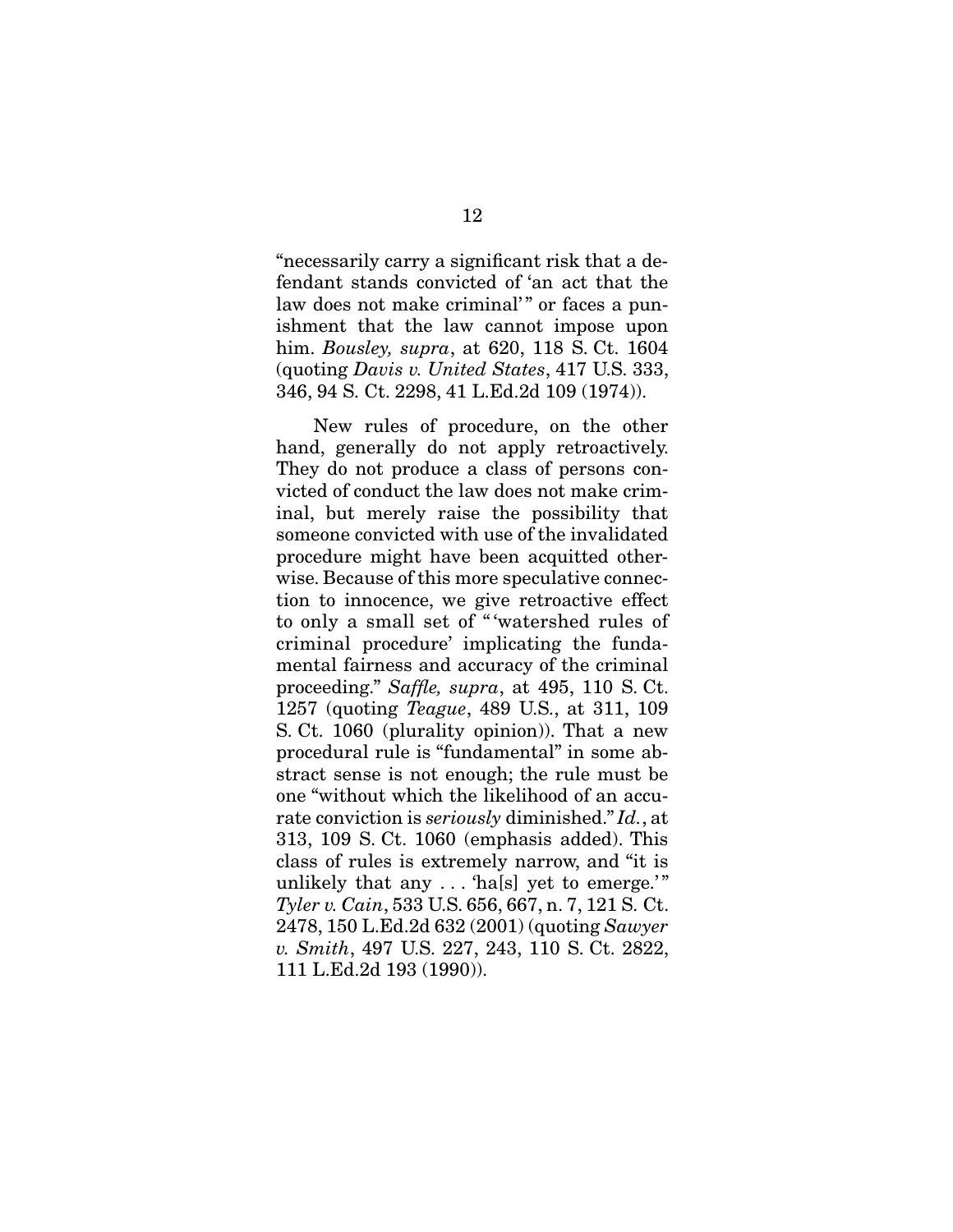in Ramos is not substantive. A substantive rule "set $[s]$ forth categorical constitutional guarantees that place certain criminal laws and punishments altogether beyond the State's power to impose". Montgomery v. Lou-<br>isiang.  $577$  US  $_{136}$  S Ct. 718 729 (2016). In isiana, 577 U.S. \_\_\_, 136 S. Ct. 718, 729 (2016). In Montgomery, for example, this Court held that its decision in *Miller v. Alabama*, 567 U.S.  $\_\_$ , 132 S. Ct. 2455 (2012), that mandatory life sentence without parole for juvenile homicide offenders violates the Eighth Amendment's prohibition on cruel and unusual punishments, constituted a substantive rule of constituishments, constituted a substantive rule of constitu-tional law. Montgomery, 136 S. Ct. at 736.

The rule established in Ramos, however, does not make any behavior not punishable by criminal law or eliminate an unconstitutional punishment. Rather, it is a rule "that regulate(s) only the manner of determin-<br>ing the defendent's qulpebility." Sekring, 542 U.S. et ing the defendant's culpability." Schriro, 542 U.S. at 353. As such, the rule established in Ramos is procedural, not substantive.

As a procedural rule, Ramos may only have retro-<br>active effect upon cases on collateral review if it constitutes a "watershed rule". To qualify as watershed, a new rule must meet two requirements. First, it must be necessary to prevent an "impermissibly large risk" of an inaccurate conviction. Second, it must alter the understanding of the bedrock procedural elements essential to the fairness of a proceeding. Whorton, 549 U.S. at 418, quoting Schriro, 542 U.S. at 356.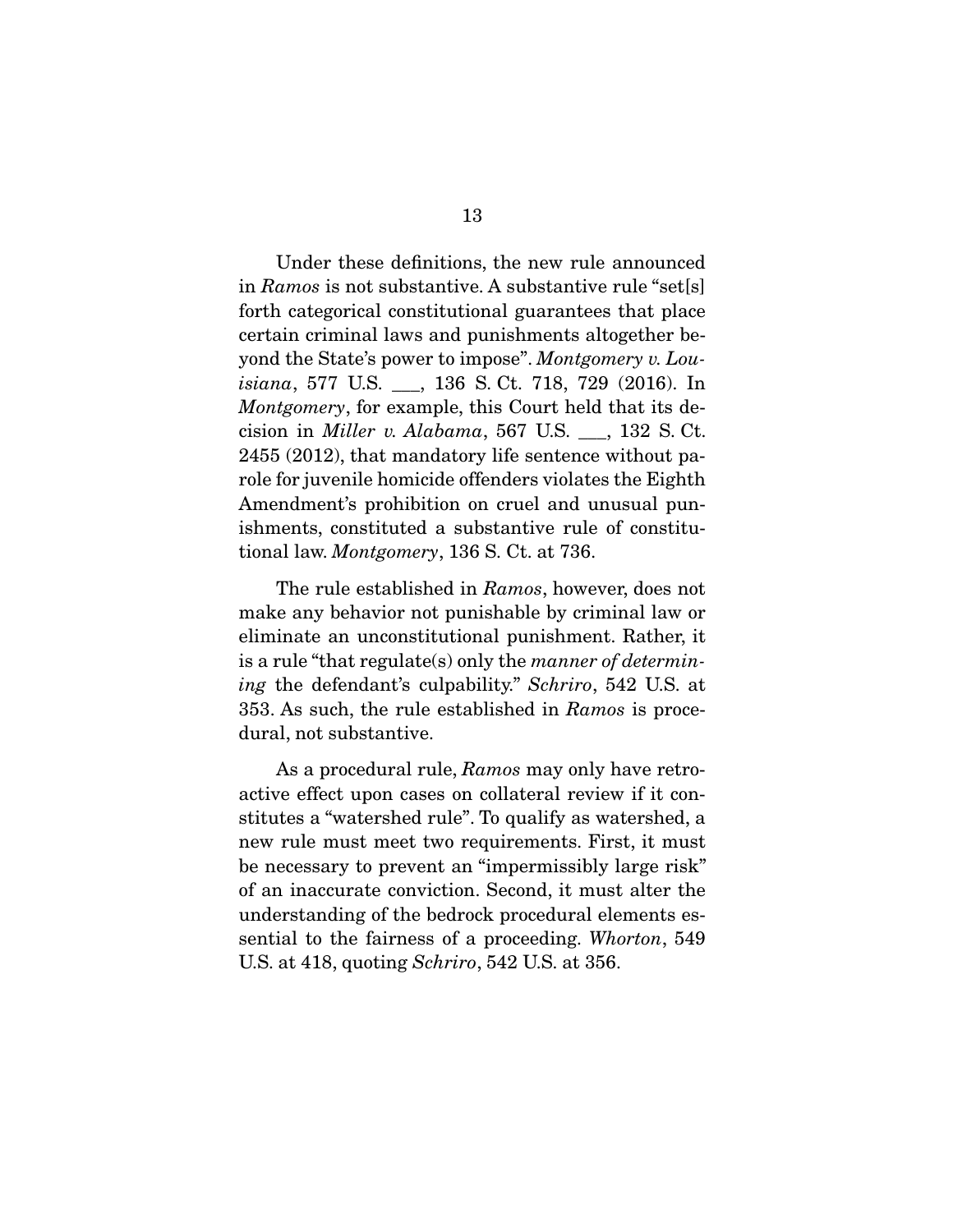$\frac{1}{18}$  arrow". Whorton, 549 U.S. at 417, quoting Schriro, 542 U.S. at 352. In no case after *Teague* has a new rule been determined to be watershed. The only case which has been identified as qualifying under this exception is  $bideon$  v. Wainwright, 372 U.S. 335 (1963), in which this Court hold that coursel must be appointed for any indigent defendant charged with a felony. Whorton, 549 U.S. at 419.

In *Gideon*, the defendant, who was convicted of a felony, was an indigent person who requested the appointment of counsel, but the trying court denied his request because, at that time, Florida law only provided for assignment of counsel in capital cases.  $Gideon$ ,<br>272 US et 226 227 In Rette v. Brady, 216 US 455 372 U.S. at 336-337. In *Betts v. Brady*, 316 U.S. 455 (1942), the Court had decided that a state's refusal to assign counsel for indigent defendants charged with a felony did not necessarily violate the Due Process Clause of the Fourteenth Amendment. However, in Gideon, this Court overruled Betts. Id. at 339. It stated that a defendant's need for a lawyer permeates the  $\frac{1}{\sqrt{1-\frac{1}{\sqrt{1-\frac{1}{\sqrt{1-\frac{1}{\sqrt{1-\frac{1}{\sqrt{1-\frac{1}{\sqrt{1-\frac{1}{\sqrt{1-\frac{1}{\sqrt{1-\frac{1}{\sqrt{1-\frac{1}{\sqrt{1-\frac{1}{\sqrt{1-\frac{1}{\sqrt{1-\frac{1}{\sqrt{1-\frac{1}{\sqrt{1-\frac{1}{\sqrt{1-\frac{1}{\sqrt{1-\frac{1}{\sqrt{1-\frac{1}{\sqrt{1-\frac{1}{\sqrt{1-\frac{1}{\sqrt{1-\frac{1}{\sqrt{1-\frac{1}{\sqrt{1-\frac{1}{\sqrt{1-\frac{1}{\sqrt{1-\frac{1$ entire comparison procedure, in the following words:

From the very beginning, our state and national constitutions and laws have laid great emphasis on procedural and substantive safeguards designed to assure fair trials before impartial tribunals in which every defendant stands equal before the law. This noble ideal cannot be realized if the poor man charged with crime has to face his accusers without a lawyer to assist him. A defendant's need for a lawyer is nowhere better stated than in the lawyer is nowhere better stated than in the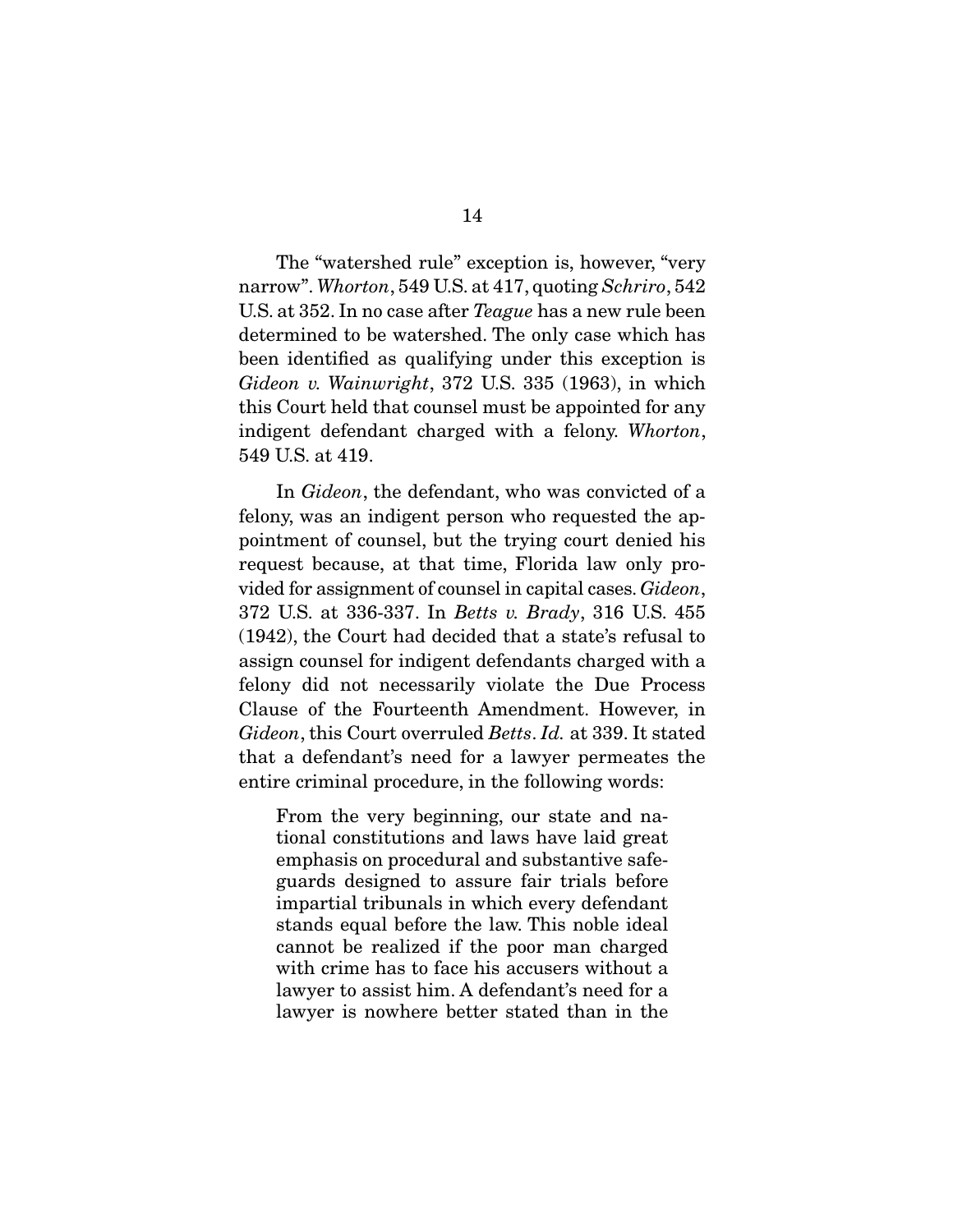moving words of Mr. Justice Sutherland in Powell v. Alabama:

The right to be heard would be, in many cases, of little avail if it did not comprehend the right to be heard by counsel. Even the intelligent and educated layman has small and sometimes no skill in the science of law. If charged with crime, he is incapable, generally, of determining for himself whether the indictment is good or bad. He is unfamiliar with the rules of evidence. Left without the aid of counsel he may be put on trial without a proper charge, and convicted upon incompetent evidence, or evidence irrelevant to the issue or otherwise inadmissible. He lacks both the skill and knowledge adequately to prepare his defense, even though he have a perfect one. He requires the guiding hand of counsel at every. step in the proceedings against him. Without it, though he be not guilty, he faces the danger of conviction because he does not know how to establish his innocence.'  $Gideon$ , 372 U.S. at  $344-345$  quoting  $Pouell$  y Alghama 287 U.S. 344-345, quoting Powell v. Alabama, 287 U.S. 45, 68-69 (1932).  $-5, 65, 68, (-15, -1)$ .

The language quoted above explains the difference<br>between a "watershed" rule and one that is not. The right of indigent persons to counsel affects the entire procedure in criminal cases. Lack of counsel deprives the ordinary defendant of his ability to defend himself and properly exercise his right to be heard. The risk of an inaccurate verdict in such a case is "intolerably high". Whorton, 549 U.S. at 419.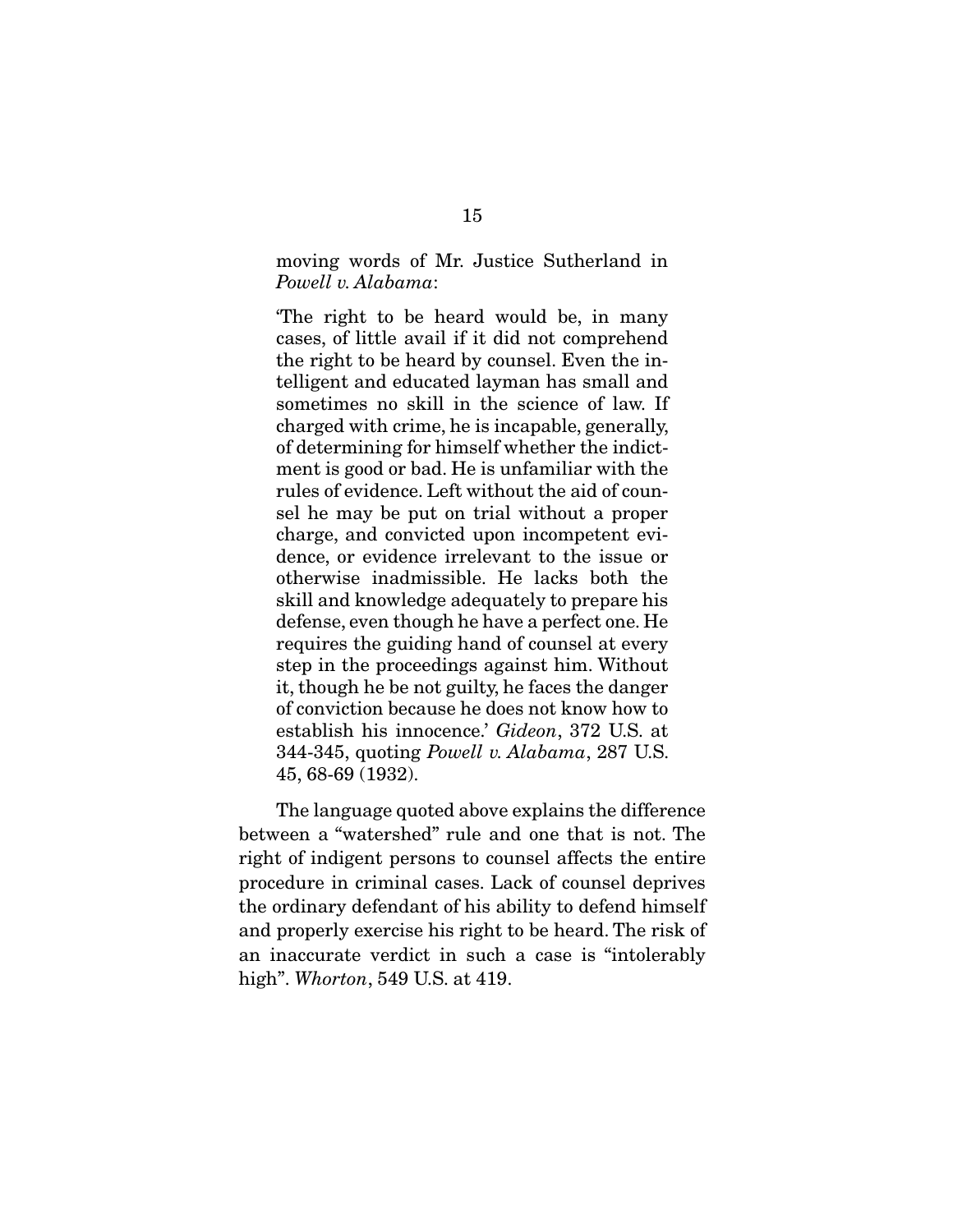The watershed rule established in *Gideon* is a far cry from the one established in Ramos. In essence, the Ramos rule establishing that unanimous jury verdicts<br>are a fundamental right under the Sixth Amendment is directed to regulating the manner of determining the defendant's culpability. The reach of this rule is nowhere near that of the rule announced in *Gideon*,<br>which affects practically the optive criminal process not just the verdict. In its opinion in Schriro, this Court<br>determined that trials in which a judge determined determined that trials in which a judge determined<br>culpability do not present an "impermissibly large risk" of an inaccurate conviction. Schriro, 542 U.S. at  $255, 256$ 355-356.

 Further, in Schriro, 542 U.S. at 353-354, this Court held that the decision of *Ring v. Arizona*, 536 U.S. 584 (2002) was not retroactive to cases on collateral review. In  $Ring$ , this Court decided that, because Arizona law<br>made extein findings of feet essential to apply the made certain findings of fact essential to apply the death penalty, those facts must be found by a jury. In determining that the rule of  $Ring$  was not a "watershed" in  $Schr$  and  $S42$  IIS at 356, 357, this Court stated rule", in Schriro, 542 U.S. at 356-357, this Court stated the following:

 Our decision in DeStefano v. Woods, 392 U.S.  $631(1968)$  (*per curiam*), is on point. There we refused to give retroactive effect to *Duncan* v. Louisiana, 391 U.S. 145 (1968), which applied the Sixth Amendment's jury-trial guarantee to the States. While  $\textit{DeStefano}$  was<br>decided under our pre-*Teggue* retroactivity decided under our pre-*Teague* retroactivity<br>framework, its reasoning is germane. We noted that, although "the right to jury trial generally tends to prevent arbitrariness and  $\beta$  tends to prevent arbitrariness and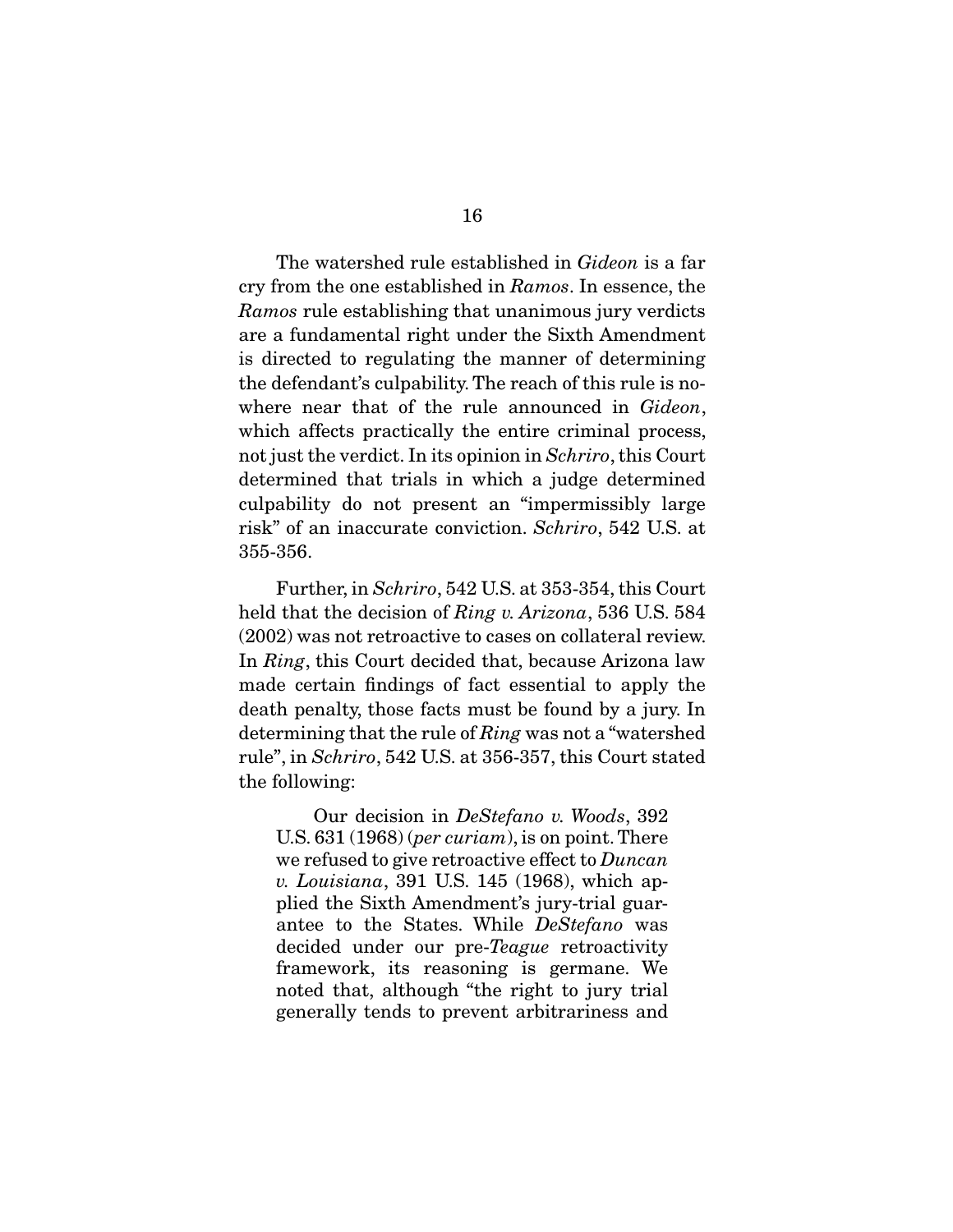repression[,]  $\dots$  '[w]e would not assert  $\dots$  that every criminal trial-or any particular trial-held before a judge alone is unfair or that a defendant may never be as fairly treated by a judge as he would be by a jury."  $392$  U.S., at 633-634 (quoting  $D$ uncan, supra, at 158).<br>We concluded that "[t]he values implemented We concluded that "[t]he values implemented<br>by the right to jury trial would not measurably be served by requiring retrial of all persons convicted in the past by procedures not consistent with the Sixth Amendment right to  $\frac{1}{2}$  jury trial." 392 U.S., at 634. If under *DeStefano*<br>a trial held entirely without a jury was not ima trial held entirely without a jury was not imtrial in which a judge finds only aggravating factors could be. factors could be.

The same reasoning applies in this case. A conviction decided by nine out of twelve jurors may not present a higher risk of inaccuracy than a conviction decided by one judge. If the right to trial by jury does not constitute a "watershed rule", certainly the right to a unanimous verdict by a jury, which is more limited  $\frac{1}{2}$  is more limited by  $\frac{1}{2}$  in  $\frac{1}{2}$  for  $\frac{1}{2}$  more not be "we to relaxed by"  $t_{\text{max}}$  that right to trial by jury, may not be "watershed".

that the procedural rule announced in Ramos does not Teague to have retroactive effect on cases in collateral review. review.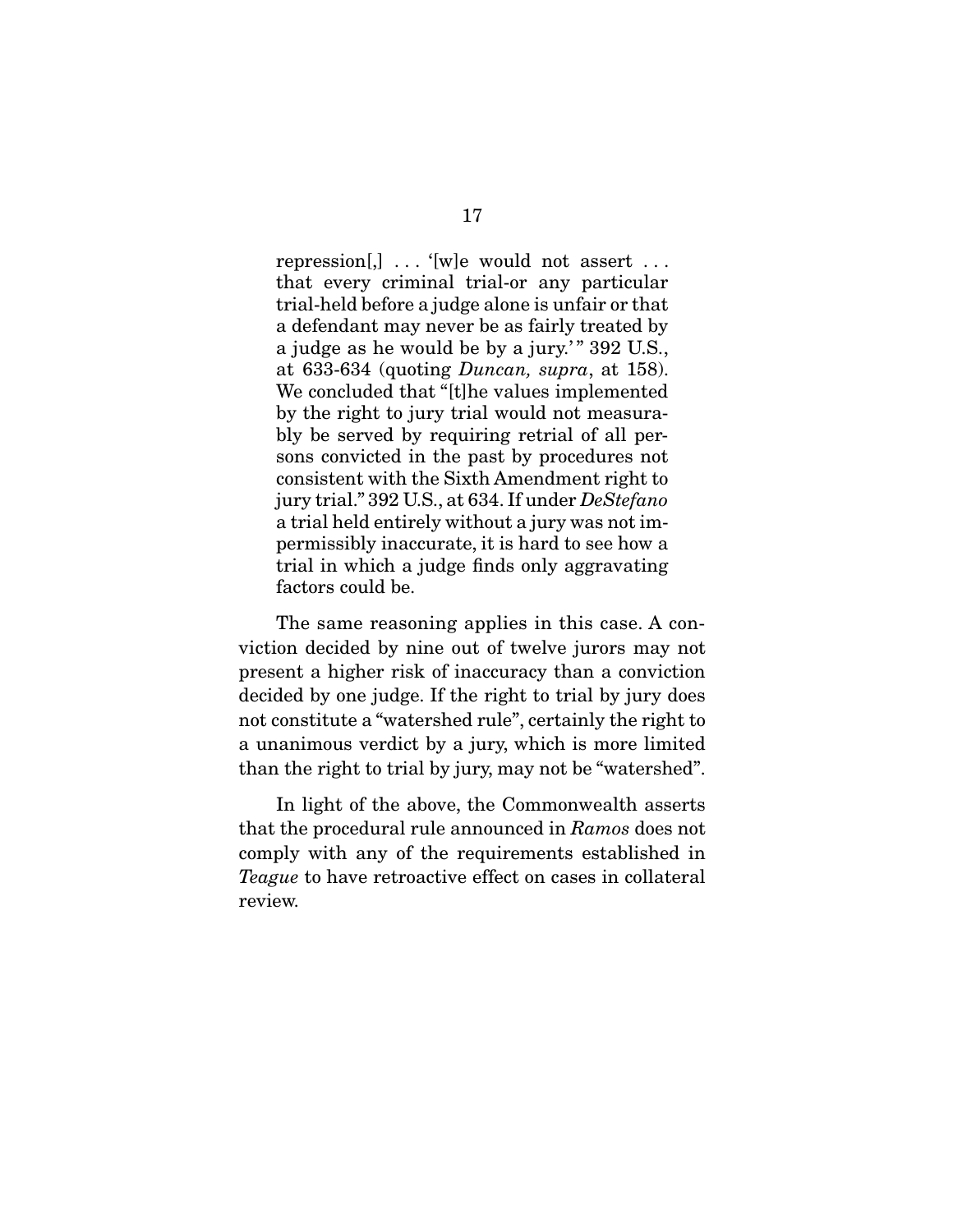#### **IV. The reliance interests of the Commonwealth of Puerto Rico favor a decision that the rule established in** *Ramos* **is not retroactive to cases on collateral review.**

 In Lockhart v. Fretwell, 506 U.S. 364, 372-373 (1993), this Court stated that  $T_{\text{edge}}$ 's retroactivity rule was motivated by a respect for the States' strong interest in the finality of criminal convictions and the recognition that they should not be penalized for relying on the constitutional standards prevailing at the time the original proceedings took place, and validates reasonable interpretations of those precedents even if they are shown to be contrary to later decisions. Therefore, the reliance interests of the States in the finality of their criminal convictions is possibly accounted for in the Teague test, which, as shown before, mandates<br>the perpetreestivity of this Court's holding in Barnee<sup>4</sup> the nonretroactivity of this Court's holding in  $Ramos<sup>4</sup>$ . Nevertheless, it is important to point out the adverse effects that retroactivity would have on the integrity of effectivity would have on the integrity of the integrity of the integrity of the integrity of the integrity of  $\mathbf{F}_{\mathbf{z}}$ the criminal process in Puerto Rico.

First, the effect of retroactivity on the States' and<br>Puerto Rico's procedure in criminal cases cannot be simply dispatched by making reference to the limiting provisions of the Anti-Terrorism and Effective Death Penalty Act of 1996 (AEDPA), see 28 U.S.C.  $\S$  2244, 2254. This may affect the number of habeas petitions that reach the federal courts, but AEDPA requires exhaustion of State court remedies before a federal court haustice court remedies before a federal court remedies

 $4$  In  $Ramos$ , a plurality stated that in this case, the reliance interests of States in the finality of their criminal convictions will be rightly taken into account.  $Id.$ , 140 S. Ct. at 1407 (Gorsuch, J.).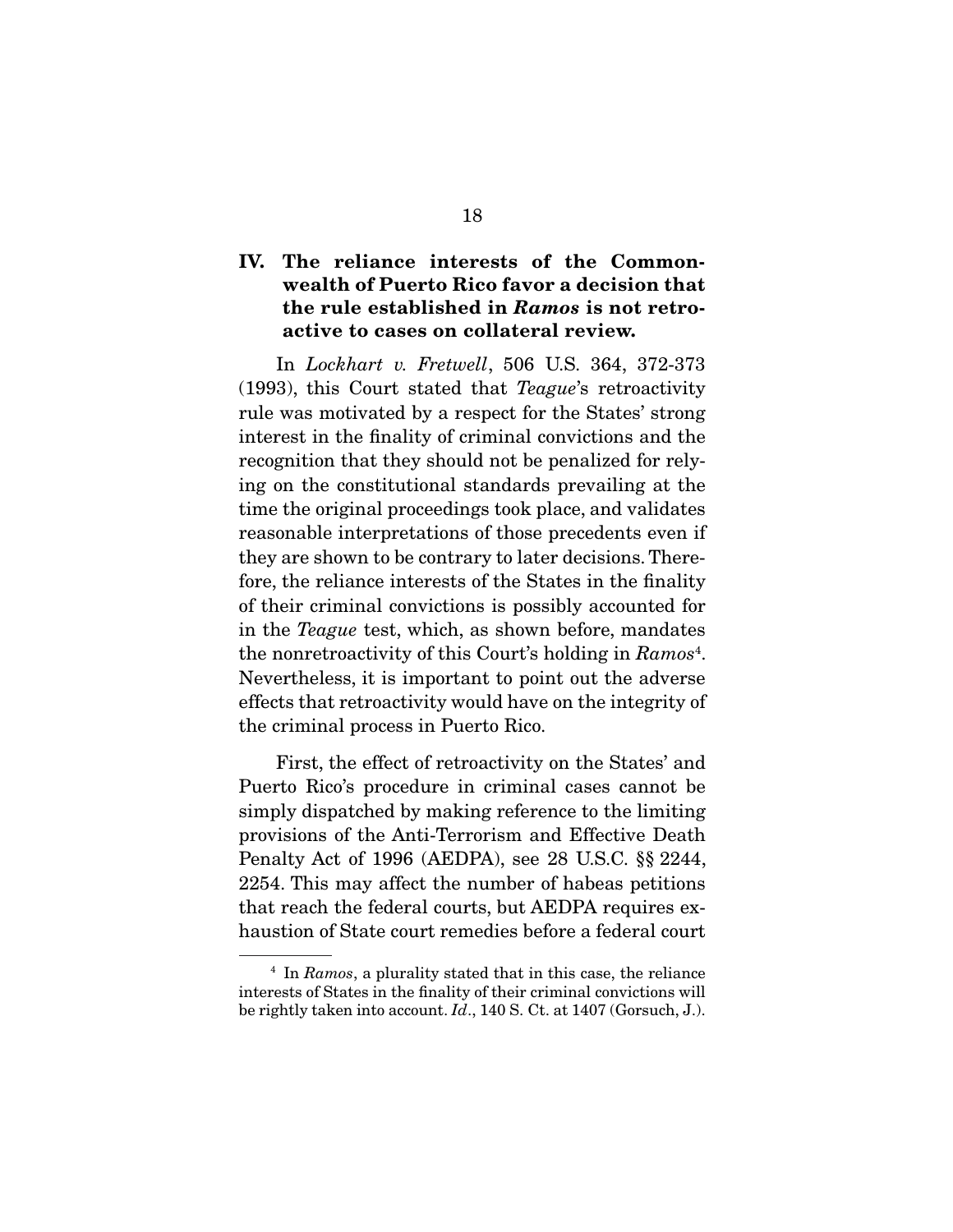U.S.C.  $\S$  2254(b). In Montgomery v. Louisiana, 136 S. Ct. at 729, this Court held that "when a new subof a case, the Constitution requires state collateral review courts to give retroactive effect to that rule." Further, although the Court in *Montgomery* did not resolve whether a "watershed" rule would have the same effect<br>on State collateral review proceedings, the possibility is still open. is still open.

 $T_{\text{t}}$  tablished in *Ramos* is substantive, the Puerto Rico<br>courts would likely have to apply *Ramos* retroactively courts would likely have to apply Ramos retroactively<br>in collateral review, and would probably have to reopen all criminal cases in which the defendant was found guilty by a nonunanimous jury. It is impossible to determine how many cases may fall under this category, but, given that in Puerto Rico there are around 9,000 in that in prison, the cases affected may reasonably be in the hundreds, after discounting those inmates who reached a plea bargain or chose to be tried by a where  $\sum_{i=1}^{n}$  reached  $\sum_{i=1}^{n}$  and  $\sum_{i=1}^{n}$  and  $\sum_{i=1}^{n}$ judge<sup>5</sup>.

Because the *Ramos* rule concerns the unanimity<br>of the verdict, retroactivity of that decision would  $\alpha$  the vertex  $\alpha$   $\beta$  of the vertex decision would would would would would be a set of the vertex  $\alpha$ 

<sup>&</sup>lt;sup>5</sup> The Commonwealth notes that even these persons have already begun filing cases before Puerto Rico courts asking that their convictions be reversed in light of  $Ramos$ . Therefore, a find-<br>ing that  $Ramos$  is retroactive would cause an avalanche of such ing that Ramos is retroactive would cause an avalanche of such cases which, even if lacking merit, would have to be litigated, cases which, even if meaning meeting, would have to be inequired, placing even more stress on an already compromised justice sys-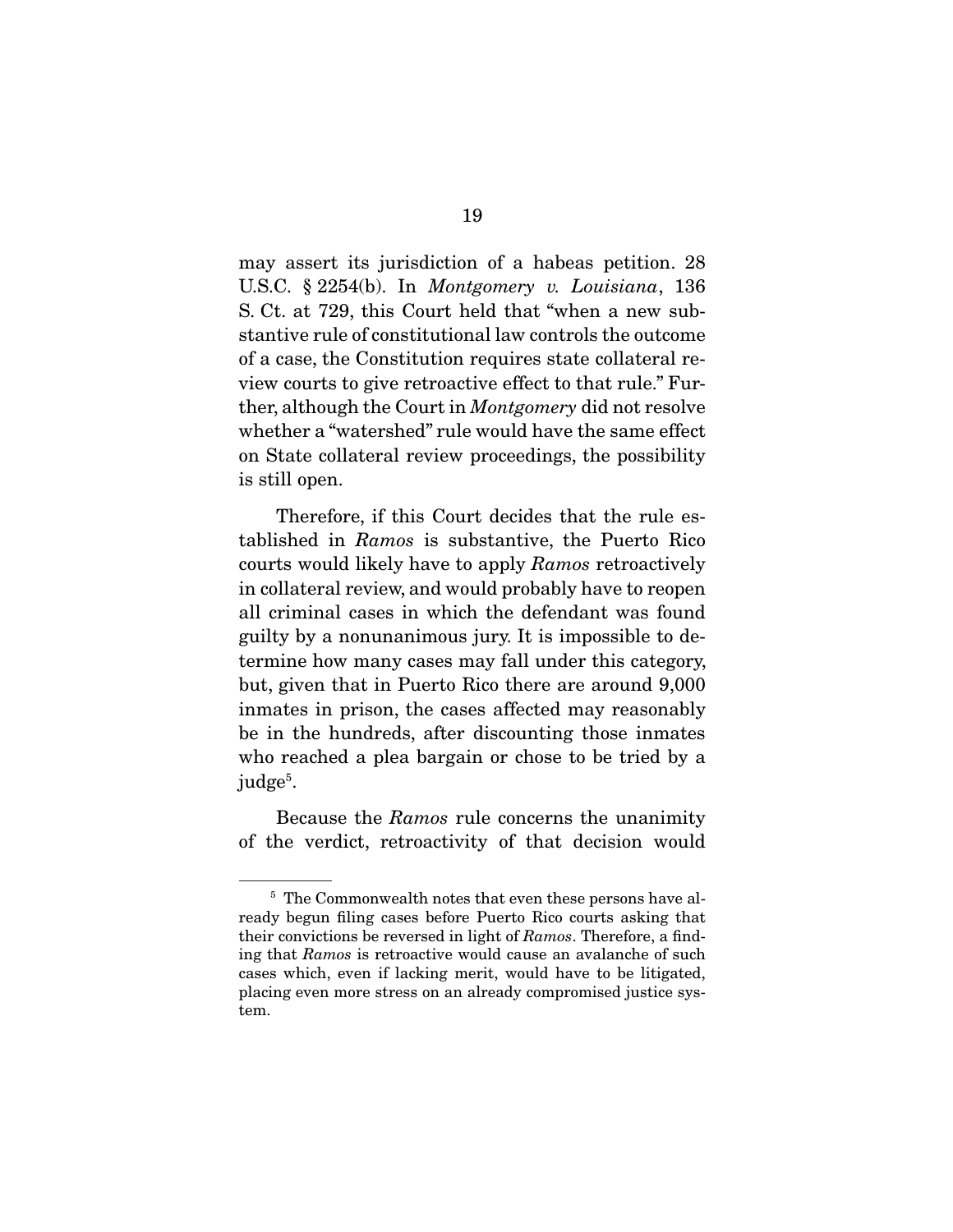probably force retrial of hundreds of cases in which the these cases would be hampered by problems of lost evidence, faulty memory of witnesses and missing witnesses<sup>6</sup>. In a substantial number of cases, new expert nesses: in a substantial number of cases, new expert<br>reports moy hove to be seeured. Further the sheer amount of cases could overwhelm the Puerto Rico criminal justice system, which is already stretched thin by pending criminal cases.  $\sum_{i=1}^{n} p_i = \sum_{i=1}^{n} q_i$ 

Finally, in all these cases, the Department of Justice, in addition to its normal prosecuting duties, complies with its statutory duties pursuant to the Puerto Rico Crime Victims' Rights Act, Laws of P.R. Ann., tit.  $25, § 973a$ . These duties include the protection of victims and witnesses against possible harm that may be caused by the accused and other related persons, and maintain communication with them during all the criminal proceedings. The performance of these important duties towards the victims of crime in Puerto portant during the victims of critical control of critical purposes to control of crime of crime of crime in Pu  $R = \frac{1}{2}$ reopened cases.

Moreover, those persons who are victims of the criminal acts committed by the defendants, many of whom are witnesses, would have to revive their experience during the commission of those acts, suffering new harm. These victims would also have to suffer new harm. These victims would also have to suffer

<sup>6</sup> See Allen v. Hardy, 478 U.S. 255, 260-261 (1986) (per cu $riam$ ), in which this Court discussed the reliance interests of States and the possible effects of retroactive application of new criminal rules of procedure in the context of the three-factor analcriminal rules of procedure in the context of the three-factor anal-ysis used before Teague.